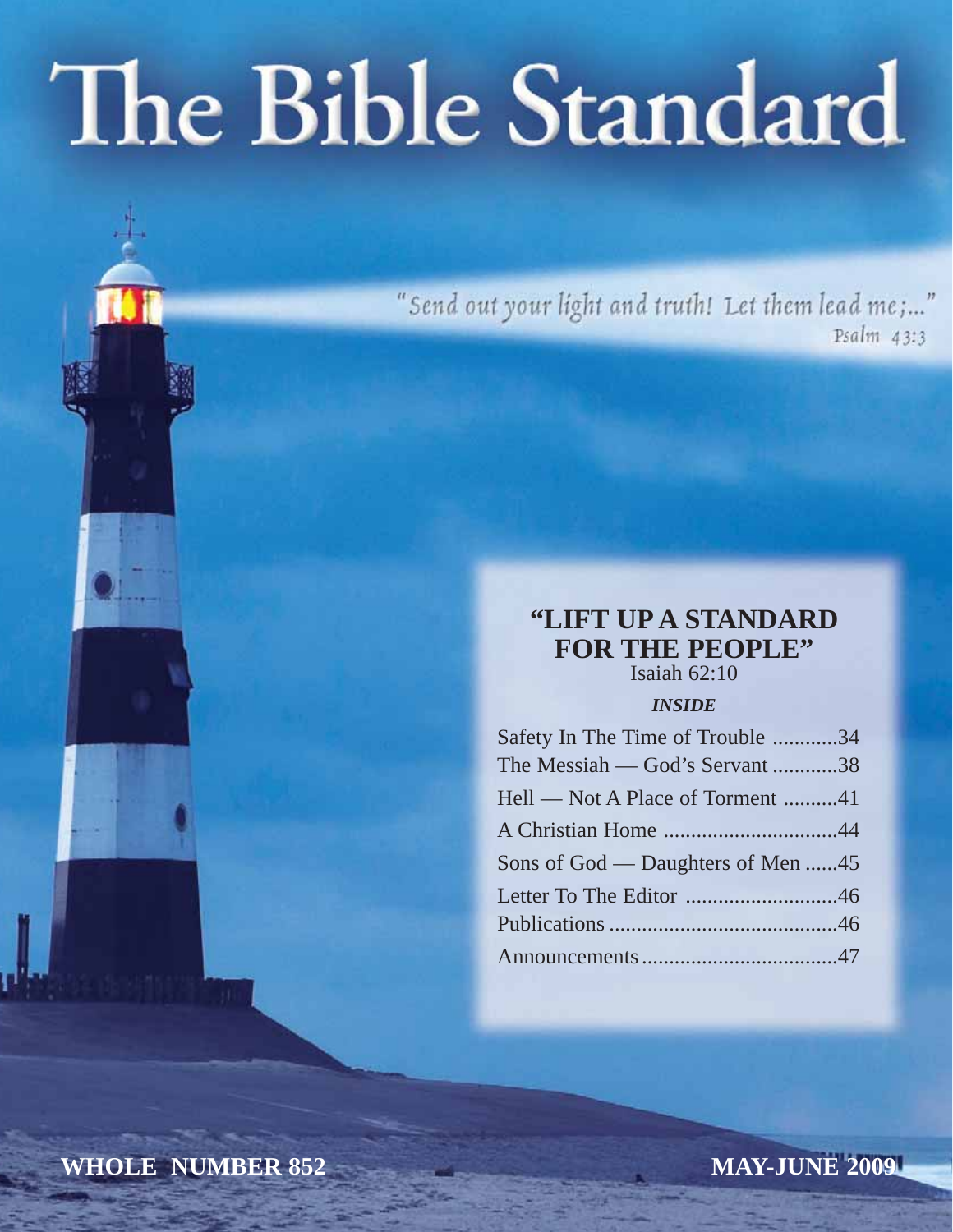

"*They shall go into the holes of the rocks, and into the caves of the earth, from the terror of the LORD and the glory of His majesty, when He arises to shake the earth mightily"* (Isa. 2: 19, 21 NKJ).

This text, like Daniel 12: 1, shows us that Jesus' Second Advent would be accompanied by "a time of trouble, such as never was since there was a nation even to that same time." Jesus speaks of this same Time of Trouble in Matt. 24: 21, "For then shall be *great tribulation*, such as was not since the beginning of the world to this time, no, nor ever shall be."

We are glad indeed for these last few words, for another world-wide Time of Trouble such as we are now experiencing will never need to be repeated. This great time of trouble, prophesied in the Scriptures, was to set in with the ending of the **"times of the Gentiles"** (Luke 21: 24); and these times (of Gentile rulership), according to the Scriptures and Bible chronology, were due to begin to end in 1914 A.D. (see SITS, Vol. 2, The Time is at Hand, Chapter 4). We see the eviction since that time is now working. History demonstrates the fact that "the Time of Trouble such as never was since there was a nation" actually did break out at that very time, for it was in 1914 that the first phase of the great World War broke out, since which time the whole earth, the present order of affairs among men, is being engulfed by the fire of God's jealousy (not a literal fire), for as prophesied, He has gathered the nations and assembled the kingdoms (by giving to mankind the many modern inventions—methods of rapidly running to and fro [increased travel Dan. 12: 4], means of instantaneous communication, etc.), to pour upon them His indignation, even all His fierce anger: for all the earth is being consumed with the fire of His jealousy (Zeph. 1 : 15-18; 3: 8). If it were not for the wonderful promise v. 9, "For then will I turn to the people a pure language [the pure message of Truth], that they may all call upon the name of the LORD, to serve Him with one

consent," and many other similar promises of God, we might despair indeed. This text proves that the fire is not to be literal fire for after its work of destruction is completed, the people are to receive a pure language with which they will repent and serve the LORD God.

#### **WATCHERS**

Christian people who are carefully "watching" the "sure word of prophecy" (2 Pet. 1: 19) will not be overwhelmed by the "day of wrath," and the "great tribulation" through which the world is now passing; for "the children of light" are not ignorant of "the times and seasons" and "are not in darkness," that that day should overtake them as a thief (1 Thes. 5: 1-5); furthermore, they know from the Scriptures the glorious outcome which God is to accomplish for the children of men. The Scriptures teach that the rulership of earth has degenerated from the gold to the iron and clay, as pictured in the prophetic vision of the great image (Dan. 2: 32, 33; see SITS, Vol. 1, The Divine Plan of the Ages, Chapter 13, for details), and that "in the days of these kings [represented in the iron mixed with clay] shall the God of heaven set up a kingdom, which shall never be destroyed: and . . . it shall break in pieces and consume all these kingdoms, and it shall stand forever" (Dan. 2: 44; 7: 13, 14, 27). God says "it shall come to pass in the last days, that the mountain [rulership] of the LORD'S house shall be established in the top of the mountains [above all the kingdoms of earth], and shall be exalted above the hills [republics]; and all nations shall flow unto it. And many people shall go and say, "Come let us go up to the mountain of the LORD . . . and He will teach us of His ways, and we will walk in His paths: for out of Zion [the glorified Christ, Head and Body—Rev. 14: 1] shall go forth the law, and the word of the LORD from Jerusalem [the earthly phase of the kingdom]. He shall judge among the nations, and shall rebuke many people: and they shall beat their swords into plowshares,

**THE BIBLE STANDARD—(ISSN: 1556-8555)** Publisher, the **Laymen's Home Missionary Movement—Bible Standard Ministries**, 1156 St. Matthews Road, Chester Springs, PA, 19425-2700, U.S.A. **Editor,** Ralph M. Herzig. Periodicals Postage paid at Kutztown, PA. **Postmaster:** Send address corrections to The Bible Standard, 1156 St. Matthews Road, Chester Springs, PA, 19425-2700; **Rates: One year's subscription**—\$12.00 (6 issues); single issues—\$2.50 each. **Web Site:** *www.biblestandard.com*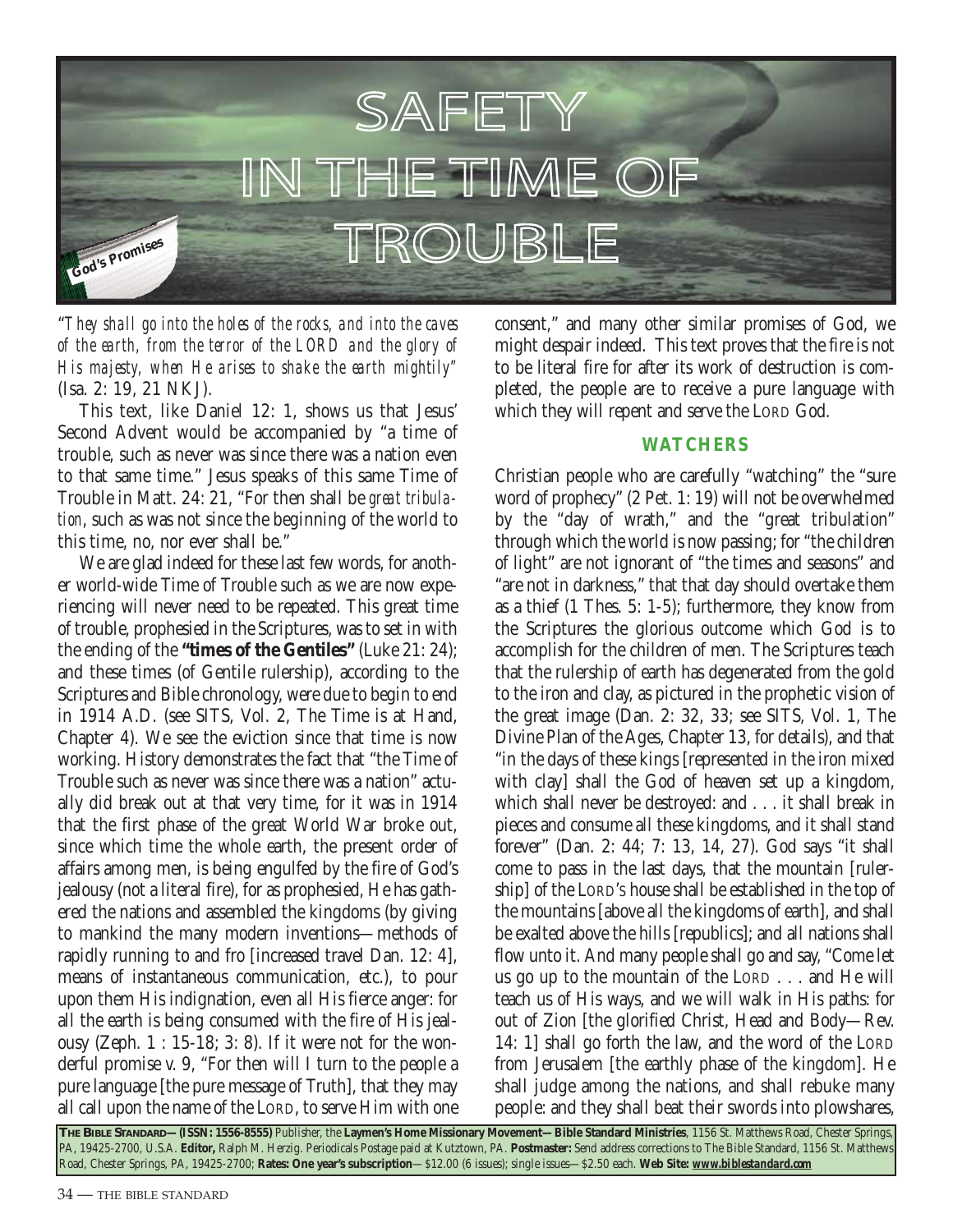and their spears into pruning hooks: nation shall not lift up sword against nation, neither shall they learn war any more" (Isa. 2: 2-4).

#### **JESUS' SECOND COMING**

The wide-awake Christians, "the watchers" realize that, as the Lord said (John 14: 19), the world will never see Him again with their physical, natural eyes, for human eyes are not so constructed as to be able to see spirit beings, and Jesus in His resurrected Divine body "is the image of the invisible God" (Col. 1: 15); it is He "who has immortality [God is excepted here, as in 1 Cor. 15: 27], dwelling in unapproachable light whom no man has seen, nor can see" (1 Tim. 6: 16). These enlightened people of God realize that Jesus gave His flesh "for the life of the world" (John 6: 51) and that He cannot and did not take back this ransom price, but that, "being put to death in the flesh," but made alive in the Spirit (1 Pet. 3: 18 ASV), and that now He is a life-giving spirit being (1 Cor. 15: 45), for "Now the Lord is that Spirit" (2 Cor. 3: 17). They know that He is no longer flesh and blood, for "flesh and blood cannot inherit the kingdom of God; neither does corruption inherit incorruption" (1 Cor. 15: 50), and that "though we have known Christ after the flesh, yet now henceforth know we him [so] no more" (2 Cor. 5: 16), for "a spirit has not flesh and bones" such as Jesus assumed for the purpose of manifesting Himself to His disciples (Luke 24: 39) after He had been put to death in the flesh, but raised a life-giving spirit being, for He was "raised in a spiritual body" (1 Cor. 15: 44), the brightness of God's glory, "the express image of His person" (Heb. 1: 3).

The manner of the first stage of Christ's Second Advent was to be quiet and secret, so far as the world is concerned, and unknown except to His faithful followers; for this was the manner in which He left the earth at the time of His ascension (Acts 1: 11). He was to come again as a thief (Rev. 16: 15), His presence being unknown to the world, for in the days of His presence it was to be as it was in the days of Noah and Lot—the people in general followed their daily pursuits and knew not until sudden destruction came upon them (Matt. 24: 37-39; Luke 17: 26-30).

Keeping these truths in mind, the Lord's faithful watchers (Luke 12: 37), as they look for "the coming [Greek, *parousia*, presence] of the day of God, wherein the heavens [the false religious systems of this present evil world—certainly not the literal heavens, separated by millions of miles of space with nothing between to take fire] being on fire shall be dissolved, and the elements [the religious, governmental, financial and labor,] shall melt with fervent heat, the earth [human society as now organized under Satan's control] also and the works that are therein shall be burned up" (2 Pet. 3: 12, 10), watch for the evidences ("signs") that indicate that it has indeed come. Now, in the light of God's Word, we see these signs on every hand, for many prophecies pertaining to the end of the Gospel Age and the Lord's Second Presence are being fulfilled in our midst.

#### **THE DAY OF THE LORD**

The day of the Lord, with its "sudden destruction," indeed came "as a thief in the night" amid proclamations of "Peace and Safety," and its painful experiences are ever growing more severe and more frequent, "as travail upon a woman with child"; and not a nation on earth has been able to escape it (1 Thes. 5: 2, 3). Trouble is found on every hand, and it is ever more and more threatening. Did not the Lord tell us that "they [the world] shall see [with the eyes of their understanding] the Son of man coming in the clouds [the tribulation of this Time of Trouble] with great power and glory" (Mark 13: 26; Matt. 24: 30)?

This "day of the Lord" is indeed "a day of darkness and of gloominess, a day of clouds and of thick darkness, as the [Millennial] morning begins to spread upon the mountains [kingdoms]" (Psa. 30: 5; Joel 2: 2); it is "darkness, and not light, even very dark, and no brightness in it" (Amos 5: 20). "A noise shall come even to the ends of the earth; for the LORD has a controversy with the nations . . . Behold, evil shall go forth from nation to nation, and a great whirlwind [intense and complicated trouble and commotion] shall be raised up from the coasts of the earth. And the slain of the LORD shall be at that day from one end of the earth even unto the other end of the earth [world-wide]" (Jer. 25: 31-33); "for the indignation of the LORD is upon all nations, and His fury upon all their armies . . . He has delivered them to the slaughter" (Isa. 34: 2). "Hear you, O mountains [kingdoms], the LORD'S controversy, and you [hitherto] strong foundations of the earth [human society]: for the LORD has a controversy with His [professed] people" (Micah 6: 2); for this is "the day of the LORD'S vengeance, the year of recompenses for the controversy of Zion" (Isa. 34: 8). "Behold, He [the Lord] comes with clouds [the trouble of this Day of Wrath]; and every eye shall see [Greek, *horao*, the same word used in 3 John 11 'has not seen God'—in the sense of discerning, or attaining to a true knowledge of] Him [shall recognize His presence, power and authority], and they also which pierced Him (Zech. 12: 10): and all kindreds of the earth shall wail because of Him" (Rev. 1: 7).

The above is all in harmony with St. Paul's statement (2 Thes. 1: 6-9) that Jesus will reveal His presence to the world from His position of spiritual control ("heaven")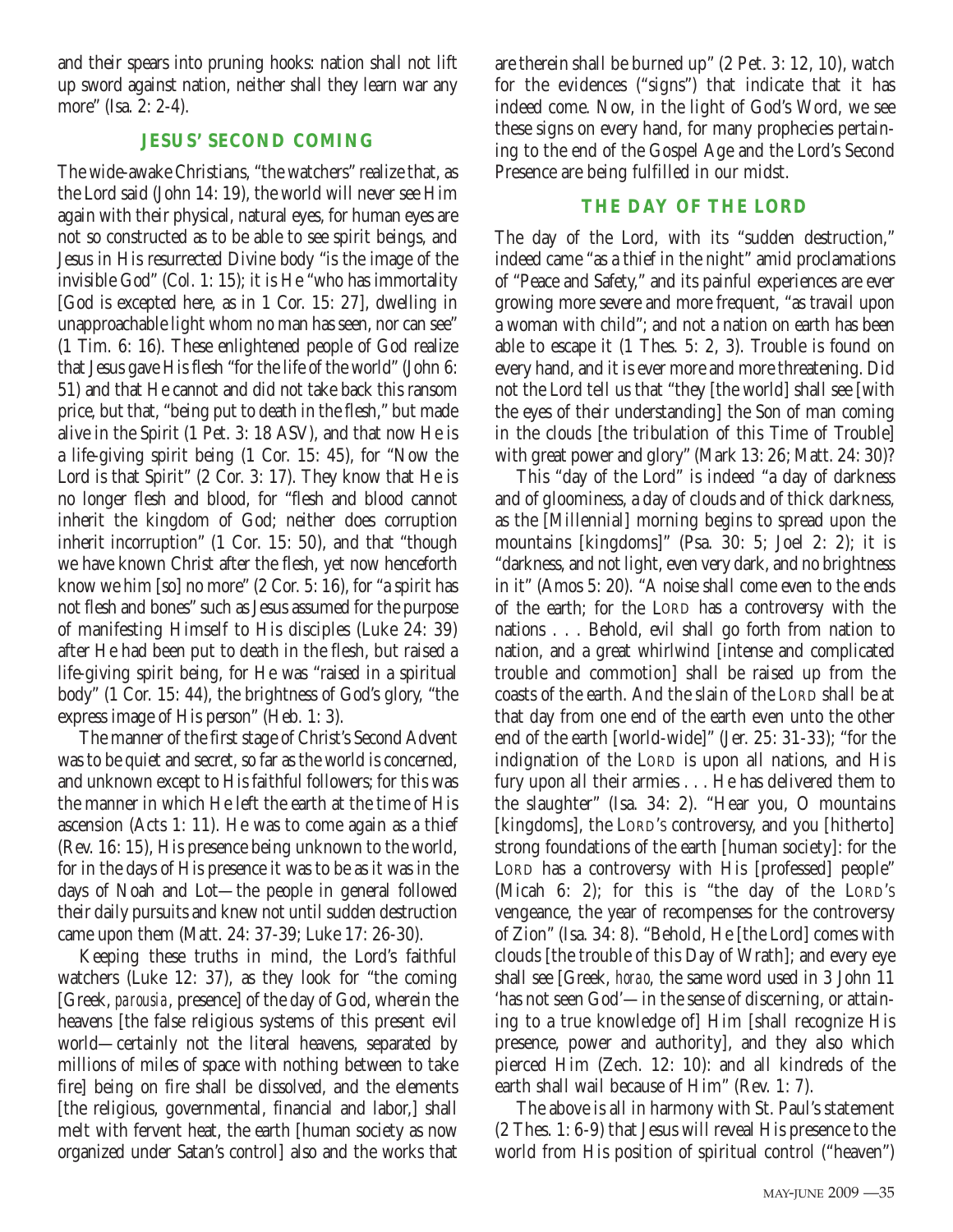in consuming wrath and destruction ["in flaming fire, taking vengeance"—fire is used in the Bible as a symbol of destruction]. He is sharing His "power over the nations" with His glorified Church, His Bride, "the Lamb's Wife," and their rule over the nations with a rod of iron has begun in the present great Time of Trouble; and "as the vessels of a potter shall they [the nations] be broken to shivers" (Rev. 2: 26, 27; Psa. 2: 8, 9). Indeed the prophecy of Psa. 50: 3, 4 is being fulfilled before our very eyes: "Our God shall come, and shall not keep silence [any longer]: a fire [the destruction of this Time of Trouble, which began in 1914] shall devour before Him, and it shall be very tempestuous round about Him. He shall call to the heavens [the high or ruling powers] from above, and to the earth [the masses of the people], that He may judge His [professed] people [Christendom]."

For some time past we have witnessed "upon the earth distress of nations, with perplexity; the sea and the waves [the restless and lawless elements] roaring [against the bulwarks of the present social system]; men's hearts failing them for fear, and for looking after those things which are coming on the earth [society]: for the powers of heaven [the present false religious systems] shall be shaken"; and as a result many are more and more coming to see that there is a power operating in the affairs of men with which they are not able to cope—that the Lord is present in this great cloud of trouble with His great power and glory (Luke 21: 25-27); for the time has come in which He is "yet once more" shaking "the heavens [the powers of spiritual control], and the earth [all organized and law abiding society], and the sea [the restless, anarchistic masses of mankind], and the dry land [the social aristocracy of wealth and social independence]," even as He said: "I will shake all nations [not just a few in this great Time of Trouble, such as was not since the beginning of the world to this time, no, nor ever shall be, was to be world-wide—but surely we thank God for His promise that follows, to which this tribulation is but a means to that glorious end], and the desire of all nations [the reign of peace and prosperity—the Kingdom reign of peace on earth, good will toward men—Luke 2: 10, 14; for which we pray, "Your kingdom come. Your will be done in earth, as it is in heaven"—Matt. 6: 10] shall come: and I will fill this house with glory" (Haggai 2: 6, 7; Heb. 12: 26-29).

Our text portrays in other words the same conditions as described above. Just as Dan. 12: 1 specifies that Michael [another name for Jesus—the Archangel, the Chief Messenger, of God] shall stand up [assume control at His Second Coming] and there shall be an unprecedented Time of Trouble; so our text specifies that it will be "when He arises" that the terrible shaking of human society—the nations, etc.—will take place. We have seen this going on ever since 1914. We are not to forget that the Lord's Second Presence was to be "revealed" to the world "in flaming fire [destruction]," as He would be "taking vengeance" in His consuming wrath against evil and evil-doers. These are being exposed right and left on every hand, even the very highest ranks of human society, from the highest authorities and men in power in governmental, financial, social, educational and religious circles right on down to the masses in general; for this is the time of the Lord's revealing, in which He starts His great work, which will last throughout the thousand year Judgment Day, of revealing things that were covered, and making known things that were hidden; and already we see many things that were spoken in darkness brought to light, and many things spoken in the ear in closets now proclaimed from the housetops (Matt. 10: 26; Luke 12: 2, 3; 1 Cor. 4: 5).

Furthermore, our text informs us that "when He arises to shake terribly the earth" men "for fear of the Lord" will "go into the holes of the rocks, and into the caves of the earth." As Rev. 6: 15-17 (Luke 23: 30) expresses it, they will say to the mountains and rocks, "Fall on us, and hide us from the face of Him that sits on the throne, and from the wrath of the Lamb. For the great day of His wrath is come; and who shall be able to stand?" This does not signify that people will be so foolish as to pray for literal rocks to fall upon them. Rather, the thought here is that they would desire protection, shielding, hiding, covering from the devastating trouble of the day of the Lord. The "holes of the rocks" and "caves of the earth" symbolically represent the various human organizations, insurance companies, banks, secret societies, trusts, combines, etc., in which men seek this protection.

#### **CIVILIZATION GOES UNDERGROUND**

As men's hearts are more and more "failing them for fear, and for looking after those things which are coming on the earth" (Luke 21: 26), it is remarkable to note how they are literally going into the holes of the rocks and into the caves of the earth, thus indicating also a literal fulfillment of this prophecy. Man with modern civilization boasts of the conquest of space, but he is being forced more and more to seek refuge underground for fear of the devastation which modern warfare would bring with it. Note these instances: **AMERICA BUILT A HIDEOUT IN THE HEART OF ROCK RAVEN,** a Mountain sixty-five miles from Washington, D.C. According to The Defense Department it took three years to build. It has six stories of underground offices,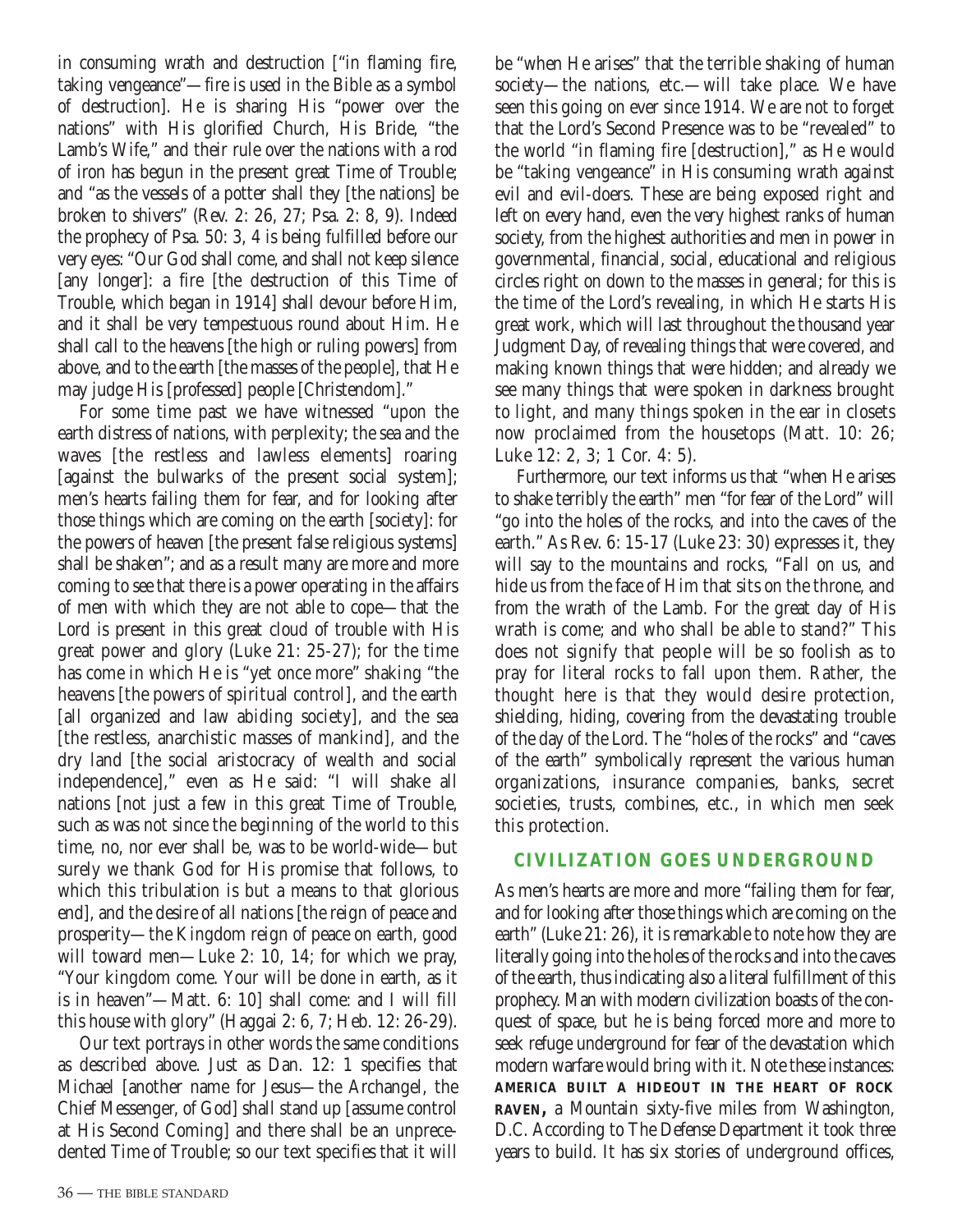subterranean water reservoir, and banks of mysterious antennas, dishes and massive, steel doors. It has been designated a backup command center since it was hewn out of the mountain in 1951.The hideout has direct communication with the White House. Another underground location is Mount Weather, located in the Blue Ridge mountains. The facility is a major relocation site for the highest level of civilian and military officials in case of national disaster.

#### **NO REAL SAFETY WITHOUT GOD AND CHRIST**

But though men may plan and arrange ever so well and wisely for the protection of themselves and their interests in this day of trouble, if they do not recognize God and Christ, if God is not in their thoughts (Psa. 10: 4), and they do not abide by the principles of truth and righteousness, their plans will ultimately prove futile.

The three parts of this great Time of Trouble— World War, World Revolution and World Anarchy—are pictured in the vision of Elijah (1 Kings 19: 11, 12) by the wind, earthquake and fire. After the desolations of this great Time of Trouble in its three features have all run their course (Psa. 46: 8). Jehovah will make "wars to cease unto the end of the earth" (v. 9), and will say to those remaining on earth at that time, "Be still, and know that I am God" (v. 10). Humbled by their experiences in this great Time of Trouble, they will then be ready to hearken to "the still small voice" (1 Kings 19: 12). They will finally have been convinced that the only feasible way of correcting earth's problems is by the setting up of a strong and righteous government, which will subdue all classes, and enforce principles of righteousness, until gradually the stonyheartedness of men will, under favorable influences, give place to the original image of God. This is just what God has promised to accomplish for the human race, by and through the Millennial reign of Christ, which Jehovah introduces by the lessons of this trouble day (Ezek. 11: 19; 36: 25, 36; Jer. 31: 29-34; Zeph. 3: 9).

Though this day of trouble comes as a natural and unavoidable result of man's fallen, selfish condition, and

was fully foreseen and declared by the Lord, who foresaw that His laws and instructions would be disregarded by all but the few until experience and compulsion force obedience, yet all who realize the state of things coming should set themselves and their affairs in order accordingly. We say to all the meek—to those who are teachable and leadable, both in the world and among professed Christians: "Seek the LORD, all you meek of the earth, who have upheld His justice; seek righteousness, seek humility, it may be that you will be hidden in the day of the LORD'S anger" (Zeph. 2: 3). Mankind in general will not escape the trouble, but those seeking righteousness and rejoicing in meekness will have many advantages over others. Their manner of life,

their habits of thought and action, as well as their sympathies for the right, which will enable them to grasp the situation of affairs, and also to appreciate the Bible account of this trouble and its outcome, will all conspire to make them suffer less than others—especially from harassing<br>form and forehodings fears and forebodings.

**STRENGTH SUFFICIENT** Oh, ask not thou, "How shall I bear The burden of tomorrow?" Sufficient for the day the care, Its evils and its sorrow, God imparteth by the way Strength sufficient for the day. **Poems of Dawn** 

**Page 153**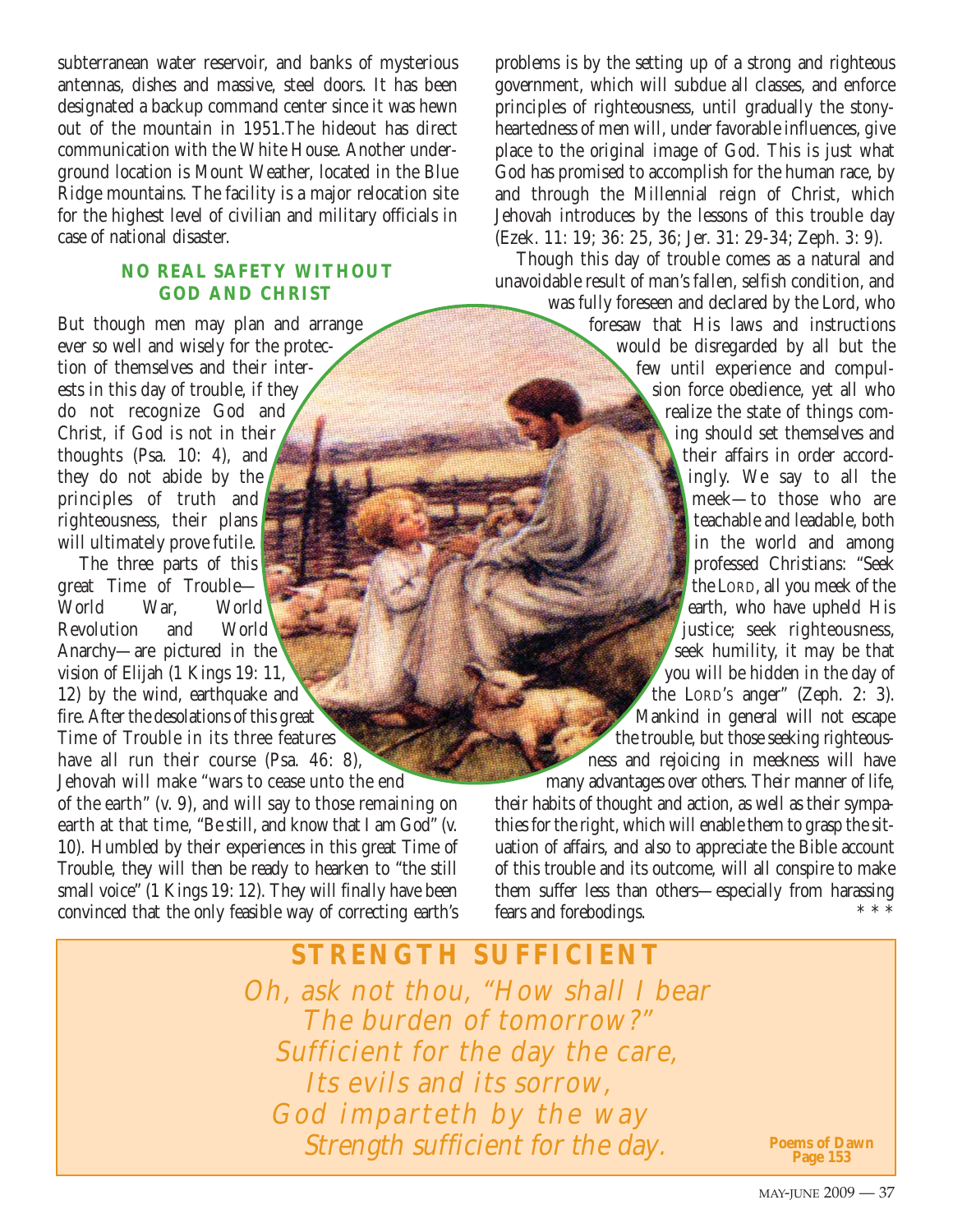## THE MESSIAH — GOD'S SERVANT

*"Looking for and hastening . . . of the day of Lord . . . the heavens shall pass away with a great noise, and the elements shall melt with fervent heat"* 2 Peter 3: 10-12*. Continued from our last issue.*

Saint Peter's statement here respecting the end of the world, has led Christians in general to accept the theory that God has decreed that shortly, or at some time, our earth is to be burned up. The early Church expected and prayed for the second coming of Messiah, to establish the Kingdom of righteousness, to overthrow sin and to release mankind from its bondage and weakness and from the power of death, and would bless the whole earth, restoring all things to the glorious condition represented in miniature in Eden: man in perfection, with a Paradise home (Acts 3: 19-21).

#### **CENTURIES PASSED**

The manifestation of Messiah's Kingdom did not come and those expectations yielded to another suggestion. That Jesus had not meant what the Apostles had understood, but meant that the Church should convert the world under His supervision, thereafter during a period of a thousand years reign over a converted race, and that then He would come and give their work His stamp of approval and wind things up by taking all the saintly to heaven, setting fire to the earth entirely to consume it. Both Catholics and Protestants have been operating in harmony with this erroneous thought. Catholics claim that the Kingdom of Messiah was set up long ago and that the popes and cardinals are representatives of Jesus and the Church. They claim that the Pope is Christ's Vicegerent—that is to say, he reigns instead of Christ, as His representative. They claim that "the thousand years" are already in the past, since 1799, and that we are now in the "little season" mentioned in Rev. 20: 3, in which Satan was to be loosed, at the close of the thousand years. Many of them understand that Protestantism in general, and particularly Socialism and Free Masonry, are organizations of Satan, which will soon be destroyed in the burning up of the world. Protestants are also much confused on the subject. They claim that we are in the reign of Messiah, but they are not sure when it began or when it will end. Before Luther's day the Catholic view prevailed, but, according to Luther's preaching, the Papal claims were false, and later the Papal system was branded as Antichrist. Since then Protestants are in uncertainty. Some recognize the Church of England and its kingly head as God's Kingdom in the earth, but they admit that it has not yet conquered the earth, nor is God's will done as in heaven, even in the British Isles. In the past the Church of Russia made a similar claim to being the Kingdom of God, and honored the Czar as the reigning representative of Messiah; Emperor William, of Germany, also had on his coins the legend that he was reigning "by the grace of God"—that his kingdom was a part of Messiah's Kingdom. These theories of Catholics and Protestants are now being gradually ignored.

#### **DAYS OF ENLIGHTENMENT**

In the light of our day none dare preach such theories. With present-day enlightenment it seems foolish to declare that the various kingdoms of Europe are Messiah's Kingdom, and that they are establishing a reign of righteousness. The costly preparations for war made by these very nations discredit entirely the claim that they are parts of Messiah's great Kingdom of righteousness and peace. All denominations engaged in missionary work are professing the thought that soon the world will be converted and reigned over by the Church for a thousand years; that the second coming of Christ will then take place, and then will come the consummation and the burning of the world. How strange! How illogical! The heathen, according to reliable government statistics, are twice as numerous today. Eight hundred fifty-six thousand a little over a century ago; now there are 1.2 billion . How long would it require, at this rate, to convert the world? If the heathen were converted to the same condition of civilization enjoyed in Europe and America, could we claim then, that God's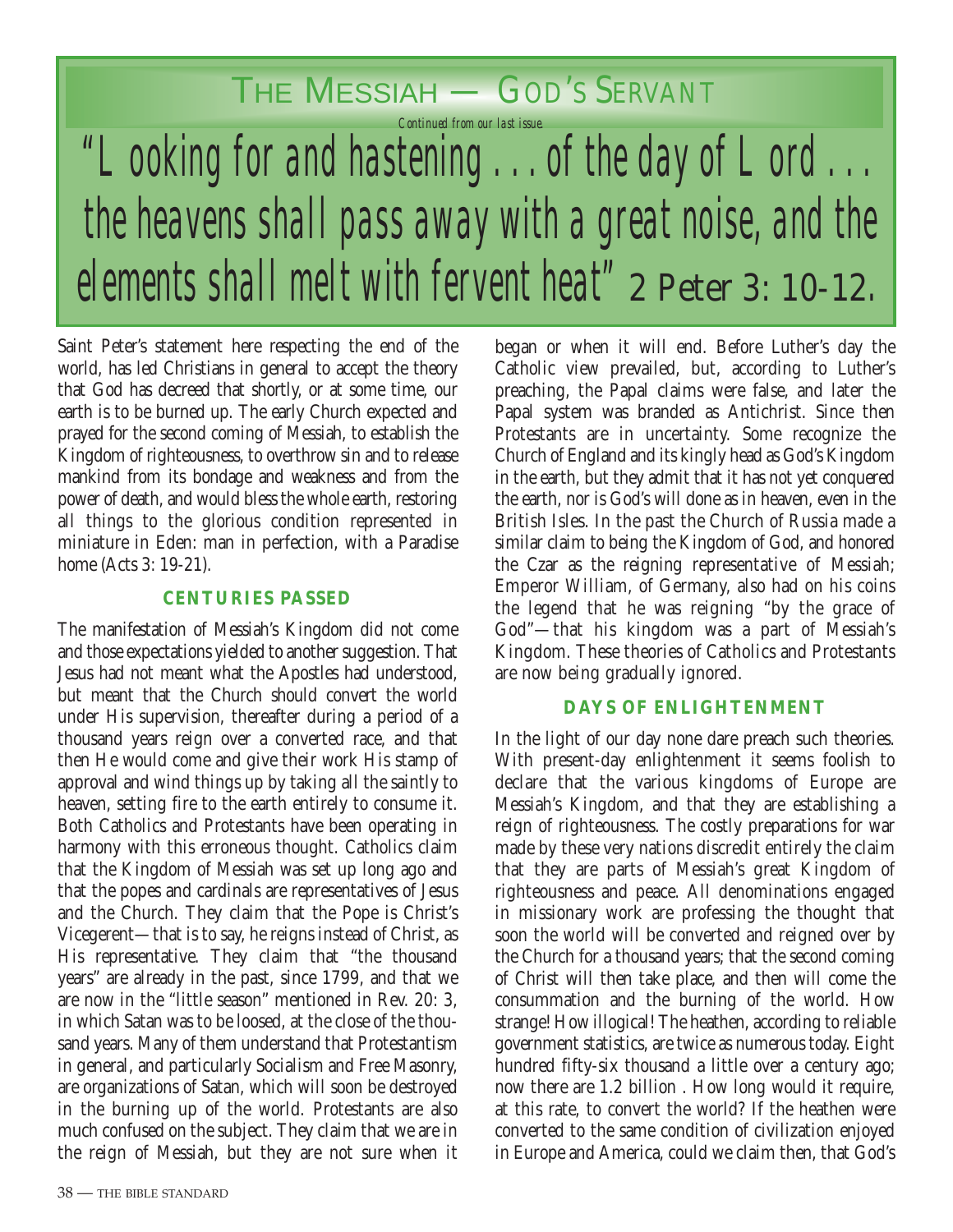will was done on earth as it is done in heaven? Assuredly not. Thank God, the second coming of Messiah will not delay until the world is converted and God's will fully done and the plan of salvation ended. Quite to the contrary; His coming is for the very purpose of bringing all things into subjection to the Father's will. He comes that He may reign as King of kings and Lord of lords, in association with His Church. He will not reign through a representative or vicegerent, but personally, and "unto *Him* every knee shall bow and every tongue confess" to the glory of God.

#### THE JUDGMENT DAY

The faithful Church, sharing in her Lord's resurrection, the First Resurrection, to glory, honor and immortality, will be His associate kings and priests, to reign for a thousand years—Rev. 20: 6. The supposition that the earth will be destroyed by fire, either soon or ever, would be contrary also to the statement that "the earth

abides forever," and the declaration that God formed it not in vain, but formed it to be inhabited (Eccl. 1: 4; Isa. 45: 18). One of the very strong passages which seems to teach that the earth will be devoured by fire is found in Zeph. 3: 8, "Wait upon Me, says

the Lord, until the Day that I rise up to the prey, for My determination is to gather the nations, that I may assemble the kingdoms, to pour upon them Mine indignation, even all My fierce anger; for the whole earth

shall be devoured with the fire of My jealousy"—anger. That the fire of God's anger, which will come upon the world, will not destroy the physical earth, with all its inhabitants, but will destroy the present evil institutions; shown by the succeeding sentence, which declares: "for then... that they may all call upon the name of the Lord to serve Him with one consent." If the fire of this text were literal, the earth and its people would be no more, but as symbolical fire it is perceived that it is a burning against unrighteousness, iniquity, sin, the overthrow of all institutions of evil, and the awakening of humanity and preparing them to hear the Voice of God, the language of the

#### **THE DAY OF THE LORD**

Truth, the Divine Message.

What we have seen prepares us for the somewhat more difficult statement of St. Peter: "The Day of the Lord will come as a thief in the night, in the which the heavens shall pass away with a great noise, and the elements shall melt with fervent heat; the earth also, and the works that are therein, shall be burned up. . . The heavens, being on



fire, shall be dissolved, and the elements shall melt with fervent heat. Nevertheless we, according to His promise, look for New Heavens and a New Earth, wherein dwells righteousness" (2 Pet. 3: 10-13). To harmonize these words of St. Peter with other Bible statements, we must consider the "fire" here mentioned to be symbolical. Not only is the earth to be consumed, but the heavens also. The "heavens" will take fire first and be dissolved. What heavens shall we suppose are here referred to?—not the literal, starry heavens, nor even our atmospheric heavens, nor yet the heaven of Divine Presence and Glory. Teachers as light bearers are the symbolic stars, heavens. (Dan. 12: 3; Mal. 4: 2; Matt, 13: 43; Jude 13; Rev. 1: 20; 9: 1; 12: 1; 22: 16). Accordingly the church systems, the ecclesiastical powers, are symbolically referred to as the "heavens," at the present time, by their teachings—light shining—etc., supervising and overruling the temporal and social arrangements which are represented by the "earth." The "earth" represents organized society (Eccl. 1: 4; Isa. 60: 2; Gen. 4: 14; 6: 11- 13; 9: 11; Matt. 5: 13), as in contrast with the "sea," which symbolically represents disorganized society, the uncivilized and all who are rebellious against governmental

rulership (Psa. 46: 2, 3; Luke 21: 25; Rev. 20: 13; 21: 1). When the "heavens" (erroneous religious powers) of the present time shall be "dissolved," it will be with a great noise, with great confusion, commo-

> tion. Ecclesiastical institutions of the present time are in a very troubled condition, and they are in danger of immediate collapse. The principal outcry is that few attend church services, and that the collections are small. St.

Peter's words indicate a moral disintegration within these ecclesiastical systems. The Scriptures show us that a great Federation is seemingly bringing Ecclesiasticism into greater power than it has exercised in years. Other intimations of Scripture lead us to see that the federative organization is attempting a rigid control of the world through affiliation with political and civil power, and that a considerable measure of success leads to intoxication on the subject and to take away the liberties of the people entirely, the result of which will be a great explosion, or a great "earthquake," in the symbolical language of Scripture. It will be then that the "heavens" will take fire and be consumed with a great noise, commotion, disaster, *etc*. The commotion will include the social order. The elements will melt with the intensity of the heat, the friction, the strife, which will then be engendered.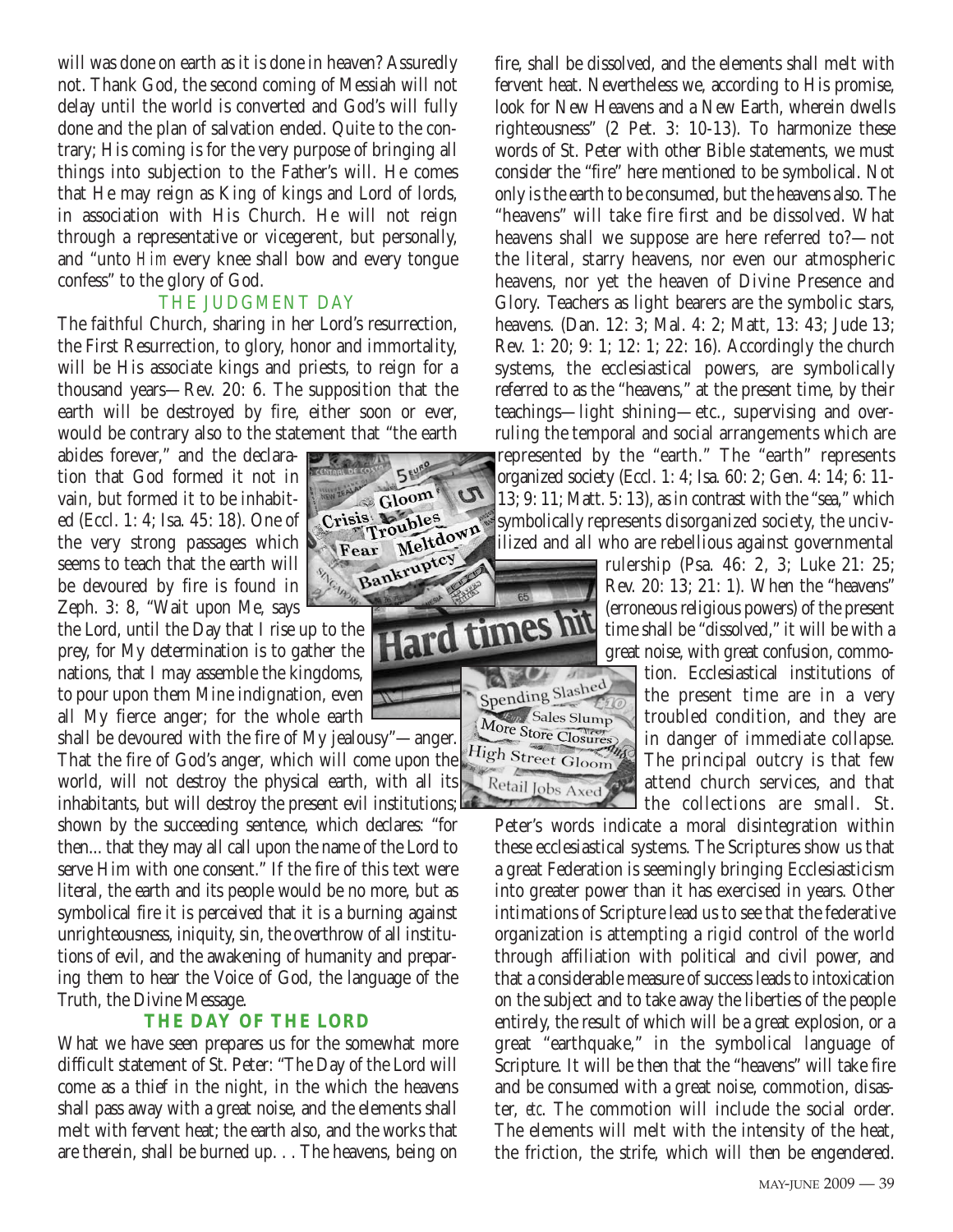The elements of society are those mutual advantages and assistances of good people, upon which the stability of government rests. The Bible clearly intimates that the condition of affairs symbolized by the melting of society and the disintegrating of its elements in the great heat of strife at that time will be the result of superstition and selfishness. The end will be anarchy, or as the Bible declares, "Every man's hand will be against his neighbor." Selfishness will be the predominating, ruling principle. The question arises, why would God permit the fall of our Christian systems, which certainly have done much that is morally helpful to the world? And why should He permit the overthrow of the present order of things, which certainly is much more advantageous than anarchy and disorder? The Bible answer is that God is not forcing this issue, but is merely allowing mankind to work out these results. The trouble and disaster will come as the natural result of ignoring the principles of Divine Law. Religious Sectarianism is unauthorized to claim that it is God's Kingdom, invested with Divine power and authority to rule the world. This untrue claim and the attempt to enforce it will bring upon it the "fire" which will consume. The world, neglectful of the Golden Rule, and obeying the false standard that "might makes right," will overthrow society by precipitating a conflict between the two great parties—the capitalists, trusts, rulers on the one hand, and labor unions and the masses of humanity on the other hand. Each will feel that a death struggle has arrived and that the battle must be fought. Each will feel unwarrantedly self-confident of victory. According to the Bible, the result will be the complete wreck of our present society, symbolically pictured as "fire."

#### **COMING REIGN OF RIGHTEOUSNESS**

The Lord through the Prophet points out that on the ruins of our present civilization, when mankind will be sick at heart with the failure of what they had considered to be "the Brain Age," they will look to the Lord, to whom they should have looked sooner. They will perceive the coming reign of righteousness and will say, "Lo, this is our God, we have waited for Him and He will deliver us" (Isa. 25: 9). Then the Prophet declares, "The desire of all nations shall come" (Hag. 2: 7). All nations are needing these blessings of prosperity, and God desires that all shall have these very favors, and they will be obtainable through Messiah's Kingdom. Then the blessing of mankind will begin. The Messianic Kingdom, invisible but all-powerful, will be thoroughly manifest in its dealings; and its righteous judgments will have control. The blessing will come through Israel, extending to and including "all the families of the earth." We have not forgotten our text. What we have said is in line with it. It requires the addition of one word to make its meaning clear. The Mystery of God (Eph. 3: 3-6; 5: 23-32) which had been kept secret from the foundation of the world, shall be finished, completed, no longer a mystery. "And the angel swore . . . that the time should be no longer [delayed]" (Rev. 10: 6, 7). This has no reference to the end of time. Time can never end. Other Scriptures show that we are living at the end of the age. With the completion of the Church will begin the fulfillment of all the glorious promises of the Bible respecting the lifting of the curse from the earth, and the Divine blessing upon all earthly things.

\*\*\*

# THE MESSIANIC REIGN

Lo! in the clouds of Heaven appears God's well-beloved Son. He brings a train of brighter years, His Kingdom is begun. He comes a guilty world to bless With mercy, truth and righteousness. O Father! haste the promised hour When at His feet shall lie All rule, authority and power Beneath the ample sky; When He shall reign from pole to pole, The Lord of every ransomed soul;

When all shall heed the words He said. Amid their daily cares, And by the loving life He led, Shall strive to pattern theirs; When He who conquered death shall win The mightier conquest over sin.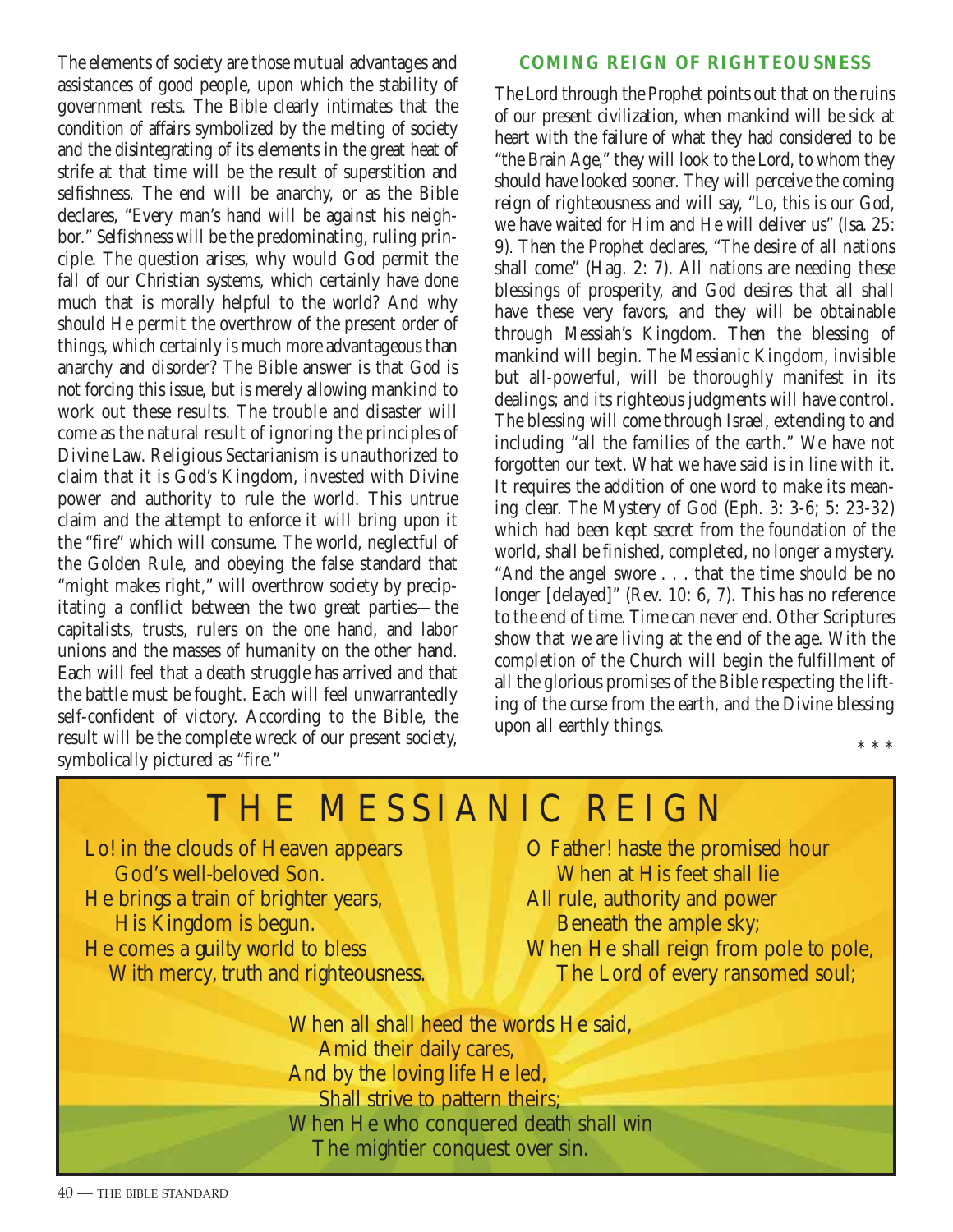

"*Let death seize upon them, and let them go down alive into hell: for wickedness is in their dwellings, and among them*" (Psa. 55: 15).

MANY who believe that hell is a place of eternal torment have difficulty in understanding how King David, a man after God's own heart (Acts 13: 22), could pray for his enemies to go down alive*,* into hell. You would think that he would have prayed for God to spare them, so that later they could perhaps be converted before death and thus be saved from this imagined awful fate. If the claims of main-line churches, as based on and derived from the creeds of the Dark Ages, are true, this would be indeed a terrible prayer for David, as a man of God, to make.

Hell, for many, means a place of unmitigated and eternal woe, where untold millions of people writhe in agony, tortured by literal fire, or in anguish, tormented by the gnawing of conscience, which some say is even worse. They think that God has decreed that this is the fate of all except Christians. They believe that under this fearful sentence, the vast majority of the human race are hastening to their dreadful doom; yet feeble indeed are the efforts put forth to rescue them.

Many mainline churches that continue to hold this "Hell-fire" doctrine in their creeds still have plenty of time for social enjoyment and festivity, which time according to their creeds should, instead, be spent in almost frenzied endeavors to save the perishing ones from eternal torment. Moreover, they still have ample financial means to spend in gratifying the pride of life and the lust of the eyes (1 John 2: 16), which funds might better be applied in efforts to "save souls." Witness, for example, their costly churches of fashion with provisions for many kinds of social activity, the grand organs and choirs, the costly apparel, the hunger for financial and other gain and the strife for worldly honors. We must conclude that the majority of Christians do not really believe in the hell of torment that is depicted by their creeds and their "Hell-fire"

preachers. Neither do they believe that God in His love and mercy would send any to such a fate.

#### **THE TRUE MEANING OF HELL**

But let us look at the true meaning of the word hell, into which David prayed that his enemies, dying suddenly, should go. In the King James Version, the word hell occurs 31 times in the Old Testament, and in every case it is translated from the Hebrew word *sheol*. *Sheol* is translated also by the English word grave 31 times and by the English word pit 3 times. The Hebrew word *sheol* does not mean a lake of fire and brimstone, nor anything at all resembling it. On the contrary, instead of the Scriptures picturing it as a place of blazing fire and torment, it is described in the context as a state or condition of "darkness" (Job 10: 19-22). Instead of a place where hideous shrieks and groans are heard, it is described as a state or condition of "silence" (Psa. 115: 17); rather than setting it forth as in any sense a place of pain, suffering or remorse, some Scriptures describe it as a state or condition of "forgetfulness" (Psa. 88: 11, 12). "The dead know not any thing. . . There is no work, nor device, nor knowledge, nor wisdom, in the grave *[sheol],* where you are going" (Eccles. 9: 5, 10). The meaning of *sheol* is that of a person's unconscious condition in death.



The Greek word *hades* occurs 11 times in the New Testament; the KJV translates it 10 times by the English word hell and once by the English word grave*.* From the connections and circumstances in which these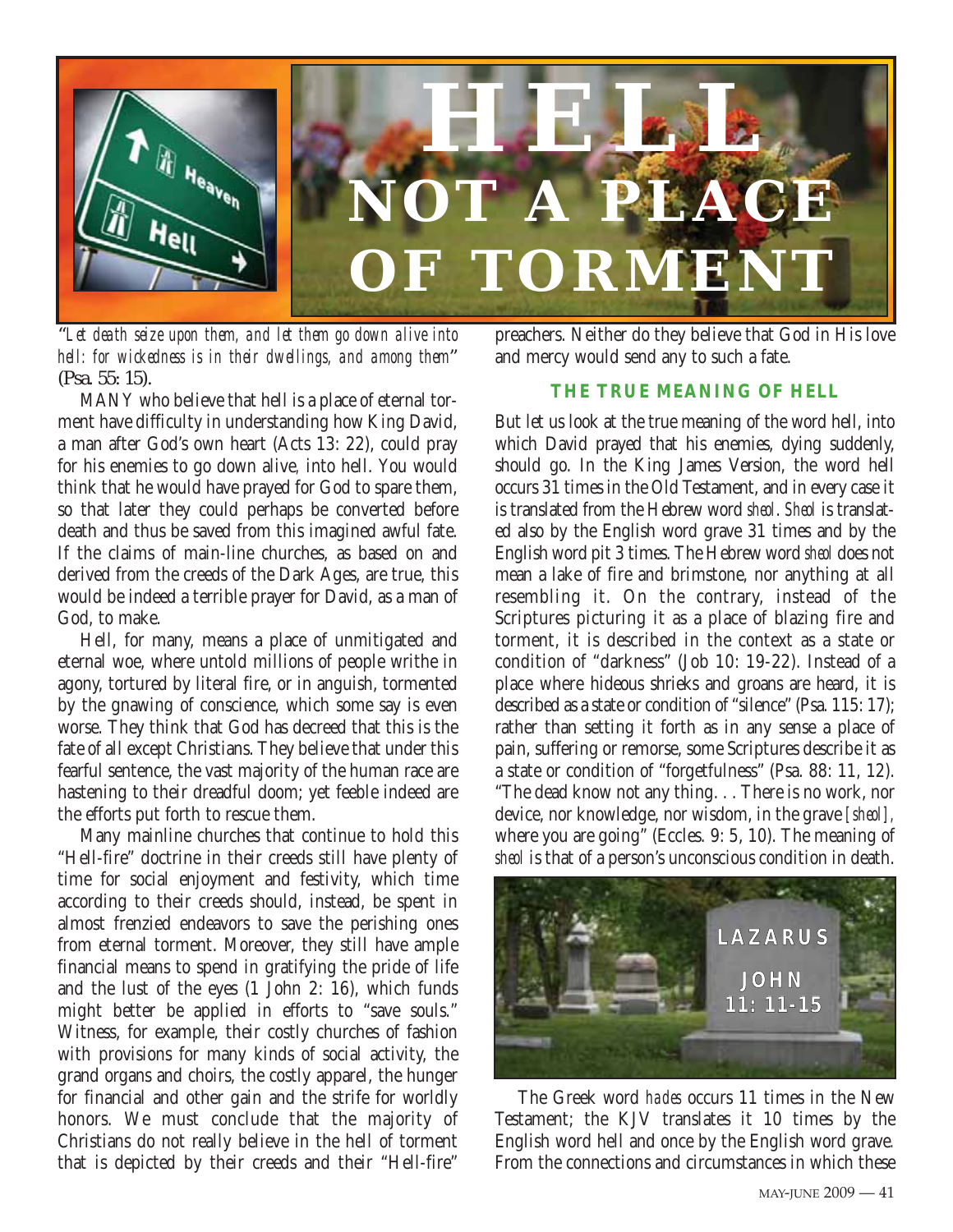11 uses occur, we can readily see that the Greek word *hades* corresponds to the Hebrew word *sheol.* For instance, Acts 2: 27, "You will not leave my soul in *hades,"* is quoted from Psa. 16: 10, "You will not leave my soul in *sheol."* In addition 1 Cor. 15: 54, 55, reads, "Death is swallowed up in victory. O death, where is your sting? O grave [*hades*], where is your victory?" It is an allusion to Isa. 25: 8, "He will swallow up death forever," and to Hosea 13: 14, "O death, I will be your plagues; O grave [*sheol*], *I* will be your destruction." Note that in the margin for 1 Cor. 15: 55 KJV the word hell is given instead of grave*,* as an alternate translation for *hades.* Moreover, in Psa. 49: 15; 55: 15; 86: 13; Isa. 14: 9 and Jonah 2: 2, the margin shows that the Hebrew word *sheol* may be translated either hell or the grave*.*

#### **MINISTERS KNOW THE TRUTH ON HELL**

Do not the clergymen that preach "Hell-fire" know that *sheol* and *hades* can be properly translated either hell or the grave*,* as shown in these texts in their own Bibles? If they do, why do they not declare it? Every minister,

unless he has not investigated the matter, knows this to be true. With very few exceptions they know that when a person—whether good or bad—dies, he is really dead, as set forth by the Bible hell (*sheol* or *hades;* Gen. 37: 35; 42: 38; 44: 29, 31; Job 14: 13; 17: 13; Psa. 86: 13; Isa. 38: 10; Acts 2: 29-34). That he is "asleep" in the unconscious sleep of death, waiting for the resurrection (Dan. 12: 2; John 11: 11-14; Acts 7: 60; 1 Cor. 15: 6, 18, 20, 51; 1 Thes. 4: 13, 15; 2 Pet. 3: 4). "The dead know nothing" (Eccles. 9: 5). "His sons come to honor, and he does not know it; they are brought low, but he does not perceive it" (Job 14:

21). For in death there is no remembrance of you; in the grave, [*sheol*] who will give you thanks?" (Psa. 6: 5). "Let the wicked be ashamed, and let them be silent in the grave [sheol]" (Psa. 31: 17). "The dead praise not the LORD" (Psa. 115: 17). "His spirit departs, he returns to his earth; in that very day his plans perish" (Psa. 146: 4). "For the grave [sheol] cannot praise you, death cannot celebrate you; those who go down into the pit cannot hope for your truth. The living, the living man, he shall praise you" (Isa. 38: 18, 19).

The "Hell-fire" speakers know also that "the wages of sin is death" (Rom. 6: 23), that "the soul who sins shall die" (Ezek. 18: 4, 20), that "Christ died for our sins according to the Scriptures" (1 Cor. 15: 3). The Bible informs us that Jesus spent time in hell that "You make His soul an offering for sin" (Isa. 53: 10, 12) and "you will not leave my soul in Hades, or grave [the hidden state, sleep of death]" (Acts 2: 27). Why do they not tell the people the truth on these subjects? Why do they not tell them that death means the cessation of life, until the resurrection awakening? Why do they wrest and twist God's plain statement to Adam that if he disobeyed he would "surely die" (Gen. 2: 17) into meaning that Adam would have eternal life in torment? Why do they preach Satan's lie (Gen. 3: 4), "You will not surely die"—you are immortal and God Himself cannot destroy you? Is it because they believe they can "scare" more people into making "decisions for Christ," winning more converts? There is nothing in the Bible that teaches that *sheol* or *hades* refers to eternal life in torment. When Jesus was dead, in hell, He was not in a condition of torment; He was in the tomb waiting for His resurrection on the third day (Matt. 12: 40; 16: 21; 20: 19; Mark 9: 31; Luke 9: 22; 18: 33).

One of Christendom's famous evangelists, who drew

thousands to hear him, was asked privately if he did not know that the words *sheol* and *hades* referred to "the unseen state," or the grave, and if so, why did he preach that hell is a place of eternal torture. He admitted that he knew the truth regarding the Bible hell, but said that it was not popular and that if he were to preach it, he would be rejected by the mainline churches and lose his great influence for good there. Furthermore, he stated, "My bread is not buttered on that side." As a hireling and false shepherd, he was willing to blaspheme God's Holy Name in order to ride on the wave of popularity and to

"save (rather—scare) souls from a burning hell"! We are not saying that all "Hell-fire" preachers are hypocrites, but surely some of them are. We believe that some of them are either ignorant or deceived by Satan's delusions and verily think they are doing God's will in preaching the doctrine of eternal torment instead of death —cessation of life—as the punishment for the wicked.

#### **THE GREEK WORD "GEHENNA" EXAMINED**

Much confusion has been caused by the mistranslation of another Greek word, *gehenna,* which in some Scriptures is also translated "hell." It occurs in the following passages twelve times: Matt. 5: 22, 29, 30; 10: 28; 18: 9; 23: 15, 33; Mark 9: 43-48; Luke 12: 5; James 3: 6.

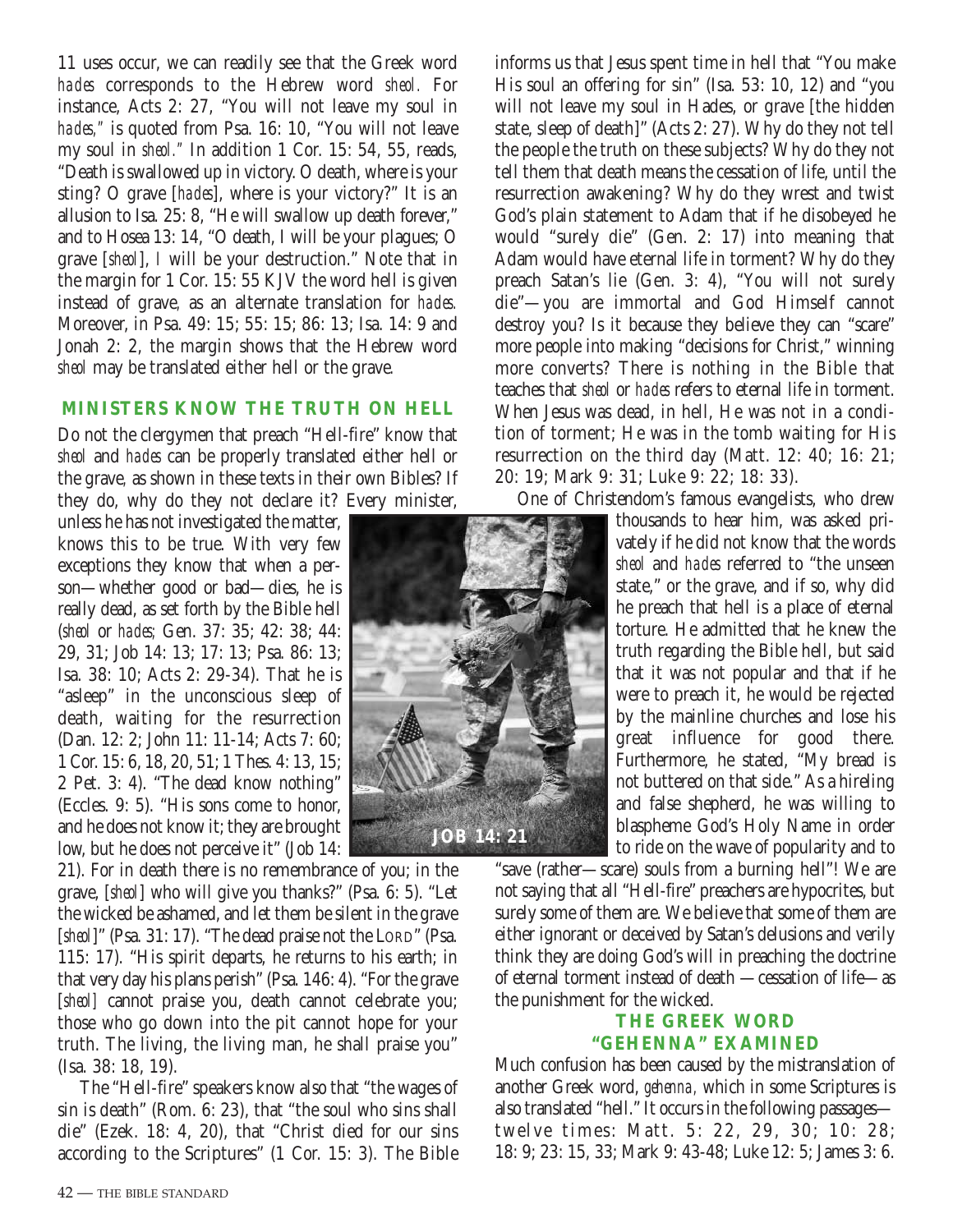*Gehenna is* the Greek mode of spelling the Hebrew words *ge-hinnom,* which are translated "Valley of Hinnom." This valley lay just outside the city of Jerusalem, and served as a place for burning refuse. The offal, garbage, *etc.,* were destroyed there by the worms and by the fires that were kept continually burning, brimstone being added to assist combustion and to insure complete destruction. What a fitting illustration Jesus found in *Gehenna* to portray God's utter, complete and eternal annihilation of the wicked! God will not preserve the wicked in eternal fire; fire is a symbol not of preservation of life but of destruction of life. "The LORD preserves all who love Him: but all the wicked will He destroy" (Psa. 145: 20).

#### **SAVING SOULS FROM DEATH**

"Saving souls" is a blessed work; but it is a mistake to think that they are saved from eternal torment. "Let him know, that he who turns a sinner from the error of his way shall save a soul from death*"* (James 5: 20). The death (not torment) from which he is thus saved is "the second death" (1 Tim. 2: 6; Heb. 2: 9). Hell (the *"*grave*" sheol* or *hades*) will also be destroyed (Hosea 13: 14; Rev. 20: 13, 14). Jesus "gives light to every man coming into the world" and will "draw all men" unto Him (John 1: 9); but "every soul, which will not hear [obey] that prophet, shall be destroyed from among the people" (Acts 3: 23). "Let the sinners be consumed out of the earth, and let the wicked be no more" (Psa. 104: 35). The fate of the incorrigible sinners is for them to be "cut off" (Psa. 37: 22, 28)—the person or soul is "cut off" (Lev. 22: 3; Num. 15: 30). They are "twice dead, plucked up by the roots" (Jude 12). The wicked shall go into annihilation, non-existence—"they go to nothing, and perish" (Job 6: 15-18); "the wicked shall not be" (Psa. 37: 10, 36); "they shall be as though they had not been" (Obadiah 16).

#### **THE LAKE OF FIRE—THE SECOND DEATH**

Does the Bible teach that there is a lake of fire? Yes, but the Bible also explains what it is—"the second death*"* (Rev. 20: 14, 15; 21: 8); it is not a second life*.* Fire is used as a symbol for destruction (Zeph. 3: 8, 9; Matt. 3: 10-12). Those who teach eternal torment as the wages of sin base their teachings on misunderstandings and misapplications of parables and figurative statements of the Bible; and they apply their Dark-Age errors to the Bible hell, making it appear that hell is a place of eternal torment. Rev. 20: 10 shows that the devil, the beast and the false prophet will also be cast into the lake of fire (utter, complete and eternal annihilation), into which death and hell (*hades*) will also be cast. For an explanation concerning the

Greek word translated "torment" in Rev. 20: 10, please see the *Life-Death-Hereafter* book, and the booklet "*The Hell of the Bible*." The "Hellfire" preachers usually emphasize the parable of the rich man in hell (Luke 16: 19-31) and treat it as a literal and actual happening. The Bible, to the contrary, shows that it is a parable and was given to illustrate something that Jesus had just taught. For a full explanation and proper application of this parable, please see *BS #371* a copy free on request.

#### **DAVID'S PRAYER FOR HIS ENEMIES**

David saw the activity of the wicked, described in Psa. 55 and prayed that they would soon die, and thus be prevented from working more mischief. Had David prayed that they might go to a place of eternal torture it would reveal a dreadful condition of mind and heart; and it would be ten thousand times more awful for Jehovah to plan and provide such an endless torture, as some teach. St. Paul's thought was similar to David's when he declared in (Gal. 5: 12), "I would they were even cut off which trouble you," *i.e*., let them go down quickly into the sleep of death. In addition, Jehovah says, "I took them away as I saw good" (Ezek. 16: 50). The key is here found in the fact that the future Age is for the world's trial and is the Thousand-year Judgment Day (2 Tim. 4: 1; 2 Pet. 3: 7, 8; Rev. 5: 9, 10), the Millennial Age. Then, all who have not had a full and complete opportunity for salvation in this life, including David's enemies, shall have that opportunity during the Thousand years to know God and His Truth. It will then be under favorable circumstances for them to have that opportunity to gain everlasting life through Christ (1 Tim. 2: 4, 6; Psa. 136; Rev. 20: 2, 3).

The more we study the Bible and learn of God's wonderful and glorious character of wisdom, justice, love and power, the more we love Him. The doctrine of eternal torment (usually miscalled hell) violates His character in every one of its teachings. If professed Christians would be honest with themselves and true to God, they would soon learn that "their fear toward Me is taught by the commandment of men" (Isa. 29: 13, NKJ). If all would decide to let God be true, though it would prove every man a liar (Rom. 3: 4), there would soon be a casting aside of the manufactured creeds and traditions inherited from the heathen. Then the Sacred Word would be studied and appreciated as never before, and instead of God's character being misrepresented and stained, it would be properly honored and praised. Remember, God is not a God of torment.

\*\*\*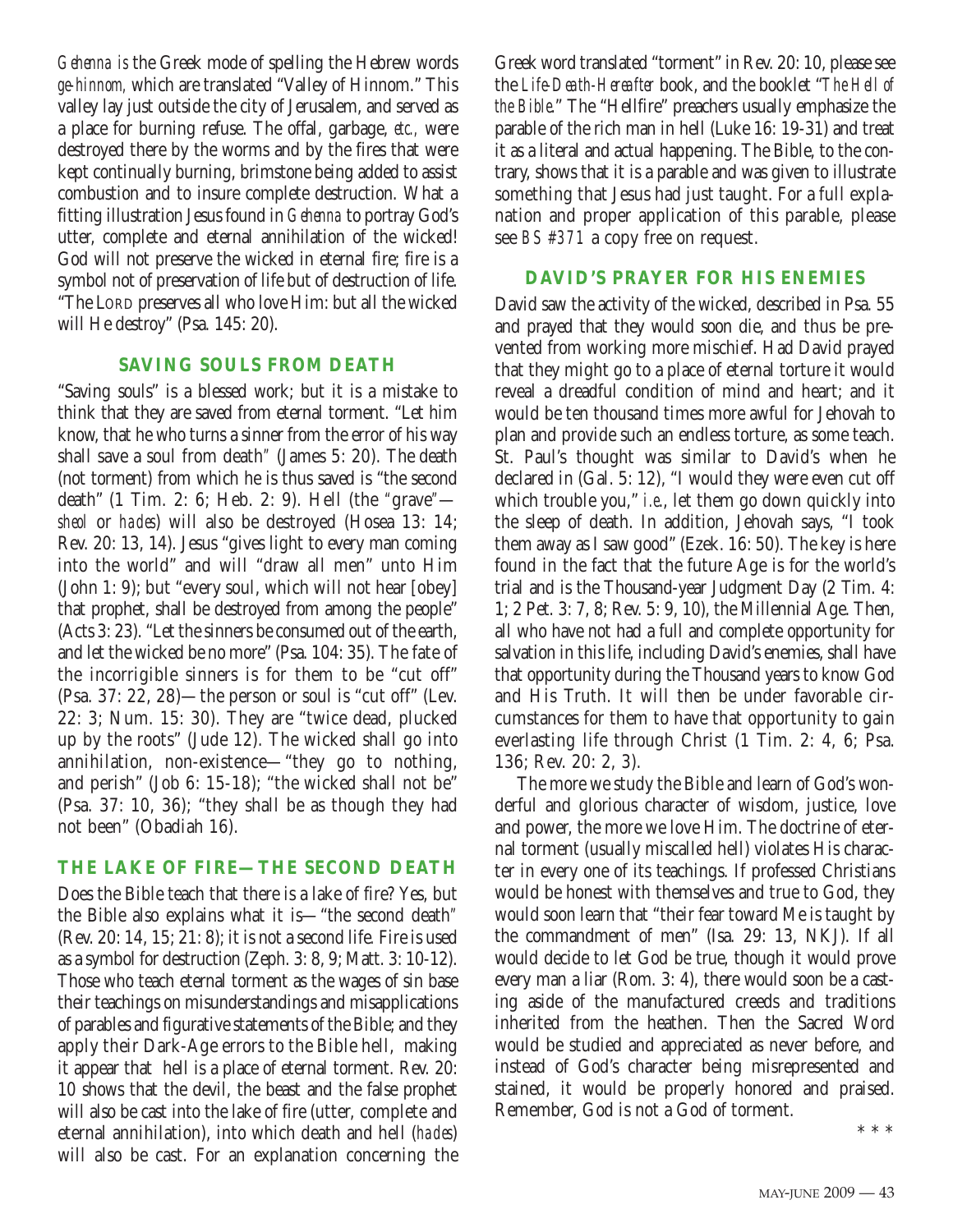

## **A CHRISTIAN HOME** "*Remember now your Creator in the days of your youth.*" Eccl. 12: 1

The arrangement of years gone by, when the mothers of the human family were considerably separated from the selfishness and strife of business and occupation in the world, is now a thing of the past. This has resulted in a more rapid decline into extreme selfishness and sin, not only to the mother herself but, wherever this arrangement of the mother remaining in the home is interfered with, it results in more or less of disadvantage to the children.

Mothers should appreciate the great power for good which the Lord has placed in their hands! That they could realize that the hand that rocks the cradle is the hand that influences the world! To understand this and to use the opportunity providentially placed in their hands would be a proper response to the Divine arrangement. The trouble is that the counsel of the Lord's Word and the arrangements of Divine providence on this as on other subjects usually pass measurably unheeded. The poor world is doing perhaps as well as it knows

Christian mothers and fathers, especially those whose eyes of understanding are opening to a larger appreciation of the Divine character and plan, should be swift to avail themselves of their privileges in the training of their children—their responsibilities. Let none think that the work is small and insignificant and without its influence. Children brought up to reverence and to be obedient to God, to their parents, and to the Golden Rule would be commendable. Regularity, punctuality and truthfulness, prepares them for their own blessing in life, and their influence will extend to the community.

Even if there were no such desirable input to be exercised outside the family circle, the proper training of children means so much to the general peace, comfort and love constituting a home. The father should take his responsibilities as the head of the family and the mother and father cooperate together for the guidance of the family. In the past the mother had the major part of the responsibility for the training of the children, but now she has the additional role of being a co-breadwinner of the family due to world economic change. Therefore, the father is no longer the sole financial support and must assume many of the home duties as well as more dedication to the bringing-up of children than previously. The responsibility for training the children in most families is now a share-and-share-alike accountability. With the Christian, the added assistance and guidance which the

Lord provides is indispensible to keeping the home on an even keel. Many homes without the Lord's help are without rule and order, and therefore, are not safe havens for the family. Many parents, with false conceptions of kindness and indulgence, allow the children to grow up devoid of the proper respect for God, for parents and for the rights and interests of others. This is the reason for much of the lawlessness and growing spirit of anarchy everywhere manifest in the world today.

#### **"IN THE DAYS OF YOUR YOUTH"**

The Golden Text of our lesson should be made prominent in every family. The child who learns to remember and reverence his Creator, who learns also of his own imperfections and how they were incurred, and that the death penalty is the curse resting upon himself and all the world, blighting every earthly prospect, will be in an attitude to receive the message of salvation from the curse—to learn of how God in His love has provided Jesus as the great Redeemer, and that the deliverance secured through His death will eventually extend to every member of the human family. Respect for parents follows naturally as a result of reverence for God.

Those of us who have had the good fortune to be born of Christian parents and to be reared under Christian influences, and in God's providence, quite early in life, have been led to see the privilege, as well as the blessing, of consecration to God. Looking back we can see with increasing clearness the many pitfalls and snares and sad experiences which were thereby averted and the great blessings secured. With this as our background, we extend our sympathies toward all who by the grace of God flee from sin and remain close to the Savior and hold His hand. The heavenly Father is especially interested in those who seek the Lord early in life, before the evil days come. We feel a deep interest, therefore, in all the younger readers of this magazine, especially of those who have felt the love of God working in their hearts and who have responded to that drawing influence and have made a full consecration of themselves to walk in the steps of the Captain of our Salvation—steps of self-denial, self-sacrifice, steps which lead, by advancing bit by bit, toward the Kingdom. We extend to all earnest travelers who are so walking, our earnest greetings and salutations in the Lord; congratulation on the steps already trod and best wishes for progress in the future in the future.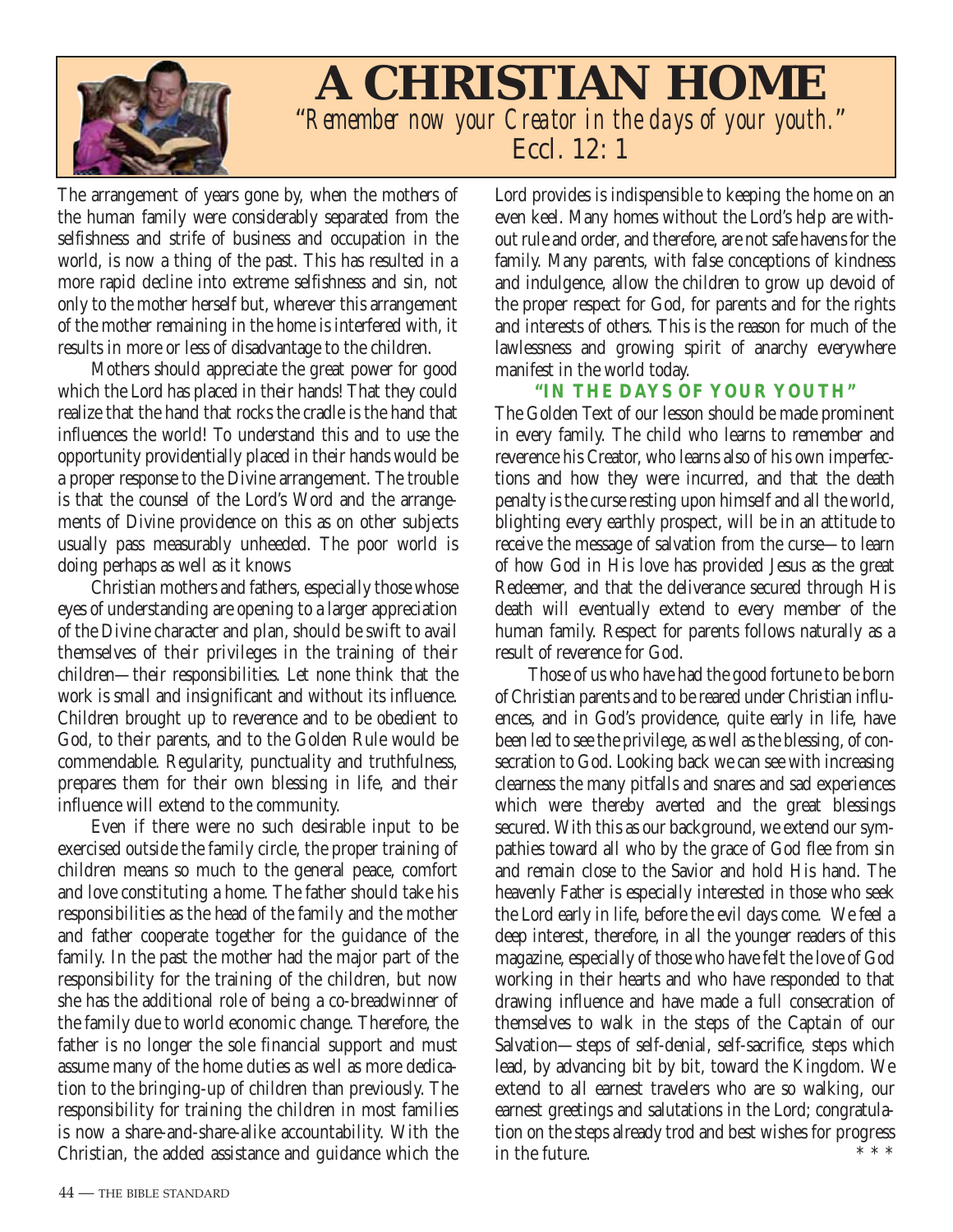

# **Sons of God, Daughters of Men** *Genesis 6: 2-5*

Long before man's creation, angels were created, yet sin was unknown until Adam's day. The beginning of sin, according to the Bible, was in the Garden of Eden. Lucifer, an angel of very high rank, had long cherished in his heart ambitious designs. If opportunity ever offered, he would show God and the angels his grand schemes. His thought is expressed by the Prophet: "I will ascend above the stars [angels], I will be as the Most High"—an Emperor. When Lucifer beheld the first human pair, he was tempted to try his experiment. They were a new order of beings in God's moral image. They had procreative powers, which no angel possessed. Their offspring filling the Earth would be his subjects, through whom he would work out his ambitious schemes. Thus Lucifer became Satan—God's opponent.—Isaiah 14:12-14.

All the holy angels were bewildered. His was the first rebellion against the Almighty's laws. No punishment followed, and the angels queried whether or not God was able to enforce His laws. Centuries rolled on; the human family was wasting; God's penalty, "Dying, thou shalt die," was gradually being enforced. Satan realized that his kingdom of dying subjects would make but a poor showing ever. He conceived a plan to outwit God and develop a new order of beings—hybridized humans, infused with superior vitality.

The angels possessed a God-given power of materialization. They could appear in human bodies resembling those of men. The Bible attests this (Genesis 18). The angels were permitted contact with the fallen race to prove whether they could bring mankind back to God.—Hebrews 2: 5.

The record of Genesis 6: 2-5 is that the "sons of God saw that the daughters of men were fair, and they took unto themselves wives of all they preferred." Thus the angels became the fathers of a new race, distinct from Adam's. The record is that these were giants, physically and intellectually—"men of renown," who filled the Earth with violence.

#### **Questions on Lesson 15**

- 1. Were angels created before men? Par. 1
- 2. Where did sin begin?
- 3. Who was Lucifer? What were his designs?
- 4. What was Lucifer tempted to do when he beheld the first pair?
- 5. In what way did Adam and Eve differ from the angels?
- 6. How did Lucifer become Satan?
- 7. What effect did Lucifer's sin have upon the holy angels? Par. 2
- 8. What did Satan realize when he saw God's penalty upon the human race?
- 9. Could the angels materialize? Did they? Par. 3
- 10. Why were the angels permitted contact with the human race?
- 11. How did the evil angels become fathers of a new race? Par. 4
- 12. How did this race differ from the human family?
- 13. With what did they fill the earth?



The *Photo Drama of Creation* and *Study Guide* may be purchased separately or as a set. *Photo-Drama* \$7.50; *Study Guide* \$5.75 or \$12.00 for the set.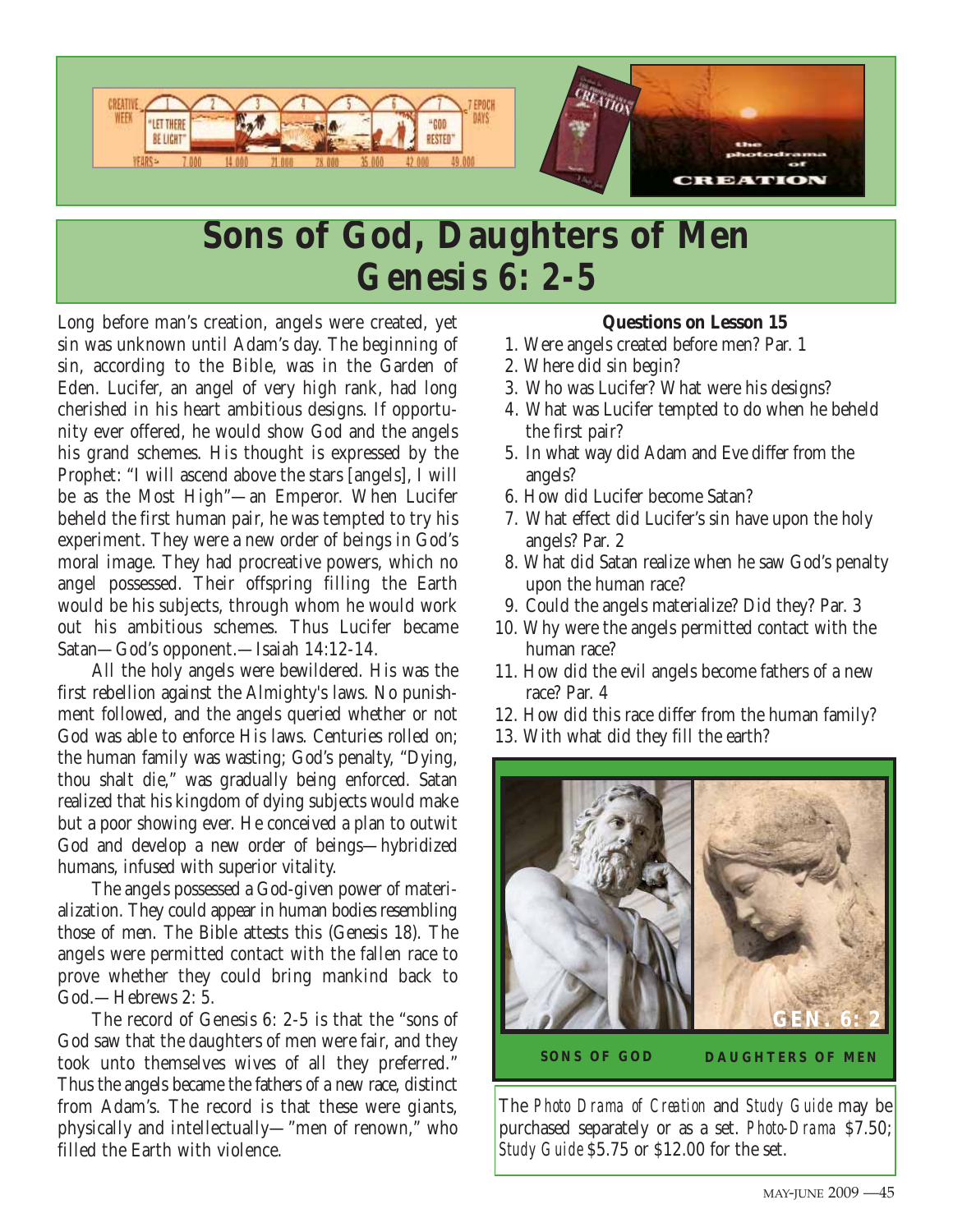## LETTER TO THE EDITOR

#### Greetings:

Three months ago I stumbled upon your magazine, The Bible Standard, and requested one of your publications out of curiosity. I was absolutely delighted and astounded with what I read, and cannot begin to tell you how much I appreciate your ministry. Here's why:

Five years ago I was at home in New Orleans (since destroyed by hurricane Katrina), thumbing through the pages of my Bible when my eye fell upon Hebrews 2: 3; "How shall we escape, if we neglect so great salvation:" I have read that verse many times and thought I understood it well, but what seemed to leap off the page was the phrase, "so great salvation," and I thought, what is so great about our salvation other than the fact that Jesus died for our salvation? That alone makes it great, but that was not the strong impression I received, and I soon found myself strangely obsessed with the subject of our salvation. The scriptures began to take on a new light as I read them concerning Jesus and the Church. I was absolutely astounded to find that salvation could not be offered to the Old Testament saints before Jesus' Atonement, nor was salvation ever offered to Israel under the terms and conditions of the Old Covenant, contrary to popular belief. Next, I discovered the exclusiveness of the call to the Church and the hitherto unnoticed greatness of that call. I immediately told my wife of the insights gained

from the Word of the Lord, but she rejected it as being unheard of. So did my friends. But far from being discouraged I pursued my studies. You cannot imagine how astounded I was when reading those very same things in your book, "At-One-Ment Between God and Man." Furthermore I was shocked to leam those things were written around the turn of the twentieth century, a full one hundred years ago. I wondered why the church as a whole does not seem to know of our great destiny as recorded in the Scriptures, and how we could have turned to a myopic belief that simply going to heaven was the end all and be all of our salvation. Instead, slogans have replaced the meat of the Word such as, "Absent from the body, present with the Lord," "Once Saved Always Saved," etc.

I have been a student of the Word for over forty-seven years, but I have gained an astonishing new perspective in reading the scriptures in only three short months. Thanks to our Lord and the wonderful work He has done through you. Please accept the enclosed donation as a small token of my appreciation.

> Your brother in Christ R. L., West Valley City, UT

#### **PUBLICATIONS Please note that there has been a price increase on some of our publications.**

#### **ATTRACTIVE HARDBOUND BOOKS**

| $Life$ — Death — Hereafter (224 pages) paperback \$3.50, cloth                 | \$4.50  |
|--------------------------------------------------------------------------------|---------|
| God (547 pages; describing Jehovah's great attributes, etc.)                   | \$4.50  |
| Creation (585 pages; describing God's creative work, etc.)                     | \$4.50  |
| The Bible (794 pages; much useful information on it, its uses)                 | \$4.50  |
| Christ — Spirit — Covenants (744 pages, very informative)                      | \$4.50  |
| The Chart of God's Plan (360 pages)                                            | \$5.00  |
| The Millennium (480 pages; expounding many Scriptures)                         | \$7.00  |
| Daily Heavenly Manna and Devotional Service                                    | \$6.75  |
| Poems of Dawn (300 choice Christian poems for many occasions)                  | \$5.00  |
| Hymns of Millennial Dawn (350 hymns hardbound)                                 | \$6.00  |
| <b>HELPFUL BOOKLETS</b>                                                        |         |
| Focus on Zionism (a Christian Zionist view)                                    | \$1.50  |
| The Restoration of Israel (48 pages)                                           | \$1.00  |
| Anglo-Israelism (80 pages; errors of H. W. and G. T. Armstrong refuted)        | \$1.00  |
| The Gift of Tongues - Should We Seek or Shun It? (80 pages)                    | \$1.00  |
| Is there Hope for Any of the Unsaved Dead? (80 pages)                          | \$1.00  |
| Satan, Satanism, Demonism and Exorcism (80 pages)                              | \$1.00  |
| Born Again (48 pages)                                                          | \$1.00  |
| The Great Pyramid and the Bible (48 pages)                                     | \$1.00  |
| The Hell of the Bible (60 pages; treats every Bible text relating to Hell)     | \$1.25  |
| Spiritism-Ancient & Modern (67 pages; proves it to be Demonism)                | \$1.25  |
| Jewish Hopes and Prospects (52 pages)                                          | $S$ .75 |
| The Teachings of "Jehovah's Witnesses" Examined in the Light of the Scriptures |         |
| $(29 \text{ pages})$                                                           | \$1.50  |
|                                                                                |         |

#### **FREE 24 PAGE BOOKLETS**

**(Please select one to six booklets and or leaflets)**

*Life and Immortality • What is the Soul? • The Resurrection of the Dead • Spiritism is Demonism • Why Does A Loving God Permit Calamities? • The Sabbath Day • Faith Healing • Baptism • Speaking in Tongues — Is it of God? • The Kingdom of God • Mormonism — A Modern Delusion • Preservation of Identity in the Resurrection • The Evolution Theory Examined • Why We Believe in God's Existence • The Rapture • Future Life By Resurrection — Not Reincarnation • Must Christians Pay Tithes?*

#### **LEAFLETS**

*Do You Know? • Thieves In Paradise • Israel's Return • What is Hell? • The Bible vs. Evolution • Jesus' Second Advent • Judgment Day • God Loves You! • Earth's Coming Theocratic Government • War on Poverty • Oath-bound Promise • Man's Eternal Destiny • Pollution Crisis • What is the Truth? • Great Pyramid • Restitution • Is God or Satan Winning? • The Full Gospel • Peace — How it Will Come • UFO Sightings • The Gospel in a Nutshell • True Freedom • The New Earth •Bible Standard Ad •Bible Standard Ministries, L.H.M.M • Coming By and By • Christ's Glorious Reign • Desolation/Restoration • Father Take My Hand • A Good New Year Recipe • How Readest Thou? • Nearing God's Kingdom • My Lord and I & Picture • 23rd Psalm • Watchman, What of the Night?*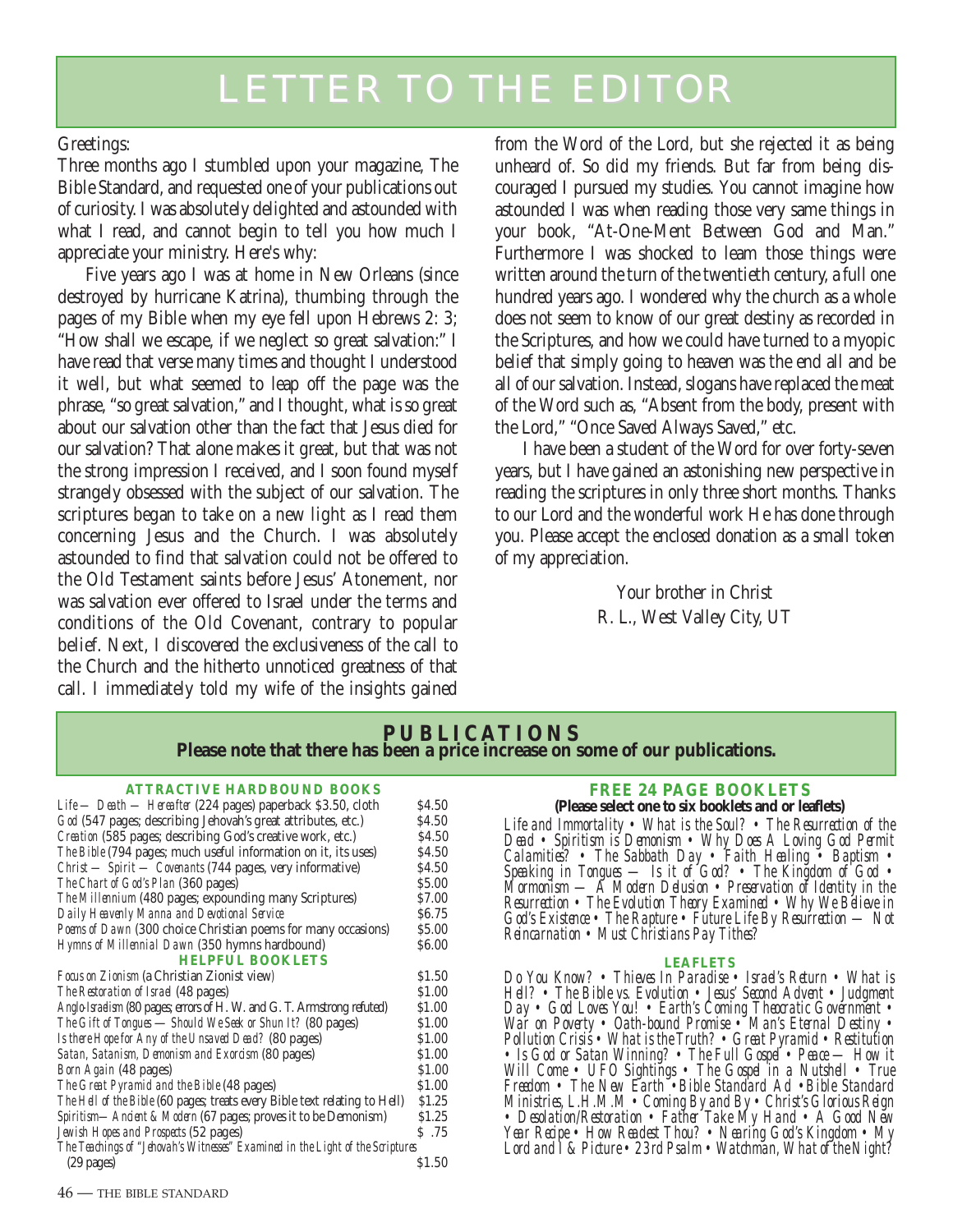## ANNOUNCEMENTS

#### **SERVICES BY VISITING MINISTERS**

**Ralph Herzig** Windsor Locks, CT Convention, May 15, 16, 17 **Janusz Puzdrowski** Sheffield, England, May 17 **Leon Snyder** Erie, PA, May 13; Windsor Locks, CT Convention, May 15, 16, 17; Wrentham, MA, May 19; Springfield, MA, May 20; Pittsfield, MA, May 21; Stanford, NY, May 22; New Haven, CT, May 24; Chester Springs, PA, May 27; Carlstadt, NJ, May 31 **Donald Lewis** Windsor Locks, CT Convention, May 15, 16, 17; Denver, CO, June 13, 14 **Robert Herzig** Windsor Locks, CT Convention, May 15, 16, 17; Lauderdale Lakes, FL, June 7 **John Wojnar** Windsor Locks, CT Convention, May 15, 16, 17; Springfield, MA, June 7 **Thomas Cimbura** Windsor Locks, CT Convention, May 15, 16, 17 **James Shaw** Mustang, OK, May 24; Independence, KS, June 14 **Robert Steenrod** Windsor Locks, CT Convention, May 15, 16, 17; Indianapolis, IN, May 24; Cincinnati, OH, June 7 **Daniel Herzig** Windsor Locks, CT Convention, May 15, 16, 17 **Jon Hanning** Detroit, MI, May 9;Windsor Locks, CT Convention, May 15, 16, 17; Columbus, OH, June 28

#### **EVANGELISTS' SERVICES**

**Kenneth Arends**

Minneapolis, MN, June 6, 7

**David F. Hanning** Detroit, MI, June 27

**Michael Hanning**

Chester Springs, PA, May 10; Columbus, OH, May 31 **Jesse Julien**

Pittsfield, MA, June 14

**David Lounsbury**

Carlstadt, NJ, May 3

**Walter Markiewicz**

Osoyoos, BC, Canada, June 13, 14; Moscow, ID, July 11, 12 **Roger Mullen**

New Haven, CT, June 21; Chester Springs, PA, June 27, 28 **Harold Solomon**

Reidsville, NC, May 6; Iuka, MS, June 5; Marietta, GA, June 7; Reidsville, NC, June 24; Roanoke Rapids, NC, July 1; Reidsville, NC, July 29

**William Sturges**

Erie, PA, May 31

#### **Lawrence Williams**

Columbus, OH, May 24; Derry, PA, June 28; Erie, PA, July 12 **Michael Williams**

Athens/Nelsonville, OH, May 3; West Frankfort, IL, June 14; Derry, PA, July 26

#### **2009 LHMM CONVENTIONS**

**United States:** 

*Windsor Locks, Connecticut, May 15, 16, 17 Athens/Nelsonville, Ohio, July 17, 18, 19 Minneapolis, Minnesota, September, 18, 19, 20* **France:** All conventions in Barlin *Summer: July 31, August 1, 2; Fall: October 31, November 1* **Germany:**  *Velbert, May 30, 31, June 1; Diez, October 9, 10, 11* **Lithuania:** *Kowno, June 20, 21, 22* **Nigeria:** *Abia State, June 26-28; Akwa-Ibom State, August 28, 29; Ibadan, Oyo State, October 23-25; Abia State, November 27-29* **Poland:** *Poznan, May 1, 2, 3; Bydgoszcz, July 11, 12, 13; Leszno, July 14, 15, 16; Gliwic, July 17, 18, 19; Susiec, July 21, 22, 23; Krakow, August 21, 22, 23* **Ukraine:** *Orlowka, June 26, 27, 28; Lwow, August 14, 15, 16* **United Kingdom:**  *Hyde, August 7, 8, 9; Sheffield/Barlborough, October 24 and 25*

#### **WINDSOR LOCKS, CONNECTICUT CONVENTION MAY 15, 16, 17, 2009**

Site: Beverly Hills Suites, 383 S. Center Street, Windsor Locks, Connecticut, 06096, telephone 860-623-4400. Room rate is \$89.00. Continental breakfast. The cut-off date for special rate is May 1. Limo service is provided from and to the airport. For further information or assistance, please contact B. Hoague, class secetary at 413-592-1834.

**ATHENS/NELSONVILLE, OHIO CONVENTION JULY 17, 18, 19, 2009** 

**Friday, Saturday and Sunday Ohio University Inn and Conference Center**. **331 Richland Avenue, Athens, Ohio, 45701**

**Telephone: (740) 593-6661**. Room rates, \$79.00 plus 12.75% tax. Ask for the Laymen's Home Missionary Movement room rates when making your reservation; deadline July 1, 2009. Some of the local brethren will be available for transportation to and from the Columbus, Ohio Airport. Contact K. Brown, the class secretary at 740-969-3717 with the pertinent information such as name of airline, arrival and departure times. There will be a hymn sing in the afternoon after the convention.

| <b>HARD BOUND VOLUMES</b>         |                         |                 |         |  |  |  |  |
|-----------------------------------|-------------------------|-----------------|---------|--|--|--|--|
| <b>HERALD OF THE EPIPHANY</b>     |                         |                 |         |  |  |  |  |
|                                   | 1920-29 1930-39 1940-51 |                 |         |  |  |  |  |
| <b>BIBLE STANDARDS</b>            |                         |                 |         |  |  |  |  |
| NOW AVAILABLE LATEST BOUND VOLUME |                         |                 |         |  |  |  |  |
| 2003-2006                         |                         |                 |         |  |  |  |  |
| 1952-56                           |                         | 1957-61 1962-66 | 1967-71 |  |  |  |  |
| 1972-76                           |                         | 1977-81 1982-86 | 1987-91 |  |  |  |  |
|                                   |                         |                 |         |  |  |  |  |

|                                              | \$27.50 Each |  |  |
|----------------------------------------------|--------------|--|--|
| Canada/overseas add 25% postage and handling |              |  |  |

1992-96 1997-99 2000-02 2003-06